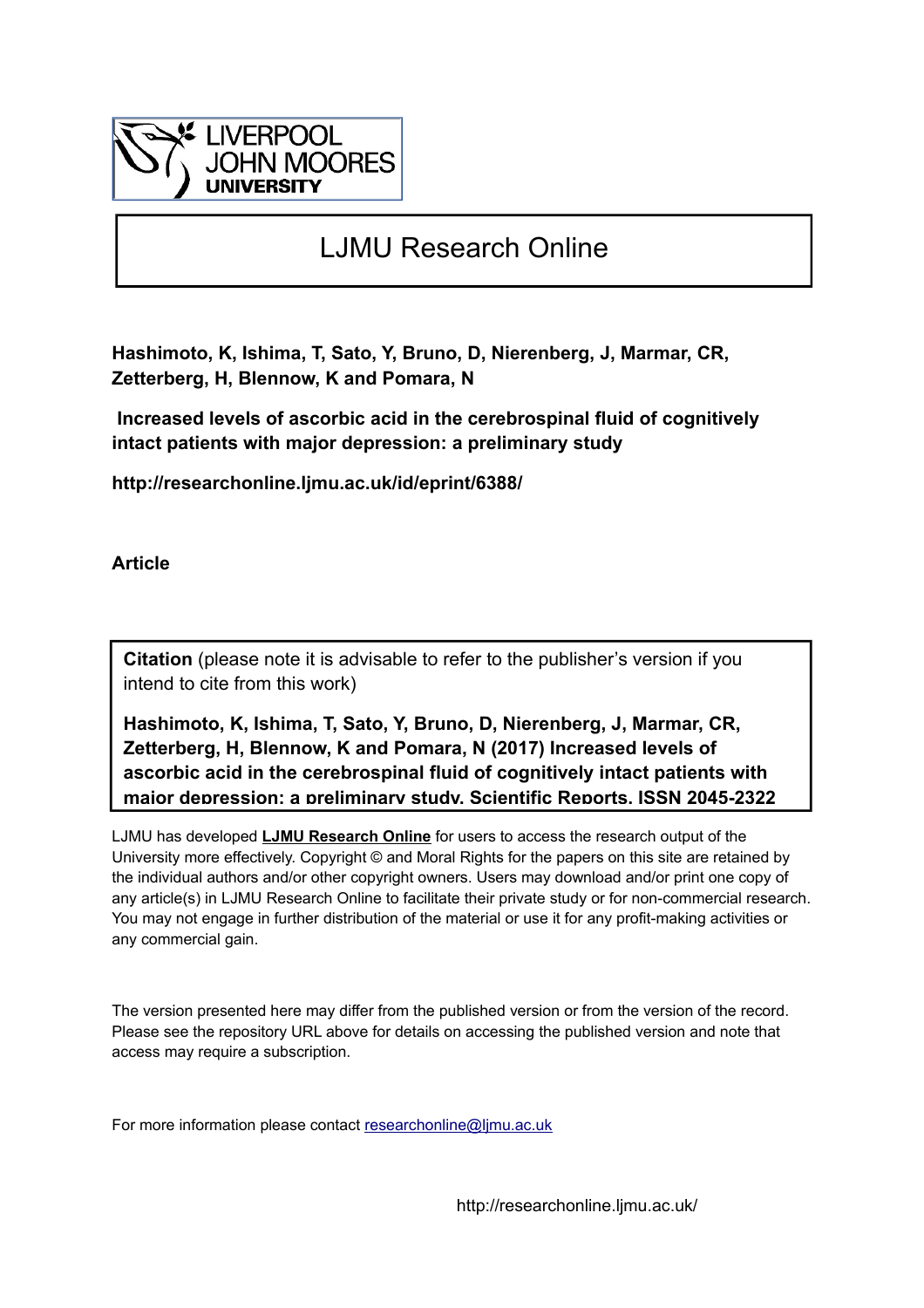# **Original Article (Scientific Reports)**

**Increased levels of ascorbic acid in the cerebrospinal fluid of cognitively intact elderly patients with major depression: a preliminary study** 

 $\kappa$ enji Hashimoto, $^{\mathrm{a}}$  Tamaki Ishima, $^{\mathrm{a}}$  Yasunori Sato, $^{\mathrm{b}}$  Davide Bruno, $^{\mathrm{c}}$  Jay Nierenberg,<sup>d,e</sup> Charles R. Marmar,<sup>e</sup> Henrik Zetterberg, <sup>f,g,h</sup> Kaj Blennow,<sup>f,g</sup> and **Nunzio Pomara**<sup>d,e</sup>

a Division of Clinical Neuroscience, Chiba University Center for Forensic Mental Health, Chiba, Japan, <sup>b</sup>Department of Global Clinical Research, Chiba University Graduate School of Medicine, Chiba, Japan, 'School of Natural Sciences and Psychology, Liverpool John Moores University, Liverpool, UK, <sup>d</sup>Nathan S. Kline Institute for Psychiatric Research, Orangeburg, NY, USA, <sup>e</sup>Department of Psychiatry, New York University Langone Medical Center, New York, USA, <sup>f</sup>Clinical Neurochemistry Laboratory, Institute of Neuroscience and Physiology, the Sahlgrenska Academy at the University of Gothenburg, Mölndal, Sweden, <sup>g</sup>Department of Psychiatry and Neurochemistry, Institute of Neuroscience and Physiology, the Sahlgrenska Academy at University of Gothenburg, Mölndal, Sweden, and <sup>h</sup>Department of Molecular Neuroscience, UCL Institute of Neurology, London, UK.

Correspondence and requests for materials should be addressed to Dr. Kenji Hashimoto, Division of Clinical Neuroscience, Chiba University Center for Forensic Mental Health, Inohana 1-8-1, Chiba, 260-8670, Japan; TEL: +81-43-226-2517, FAX: +81-43-226-2561 E-mail: hashimoto@faculty.chiba-u.jp

**Short title:** Increased CSF levels of ascorbic acid in late-life depression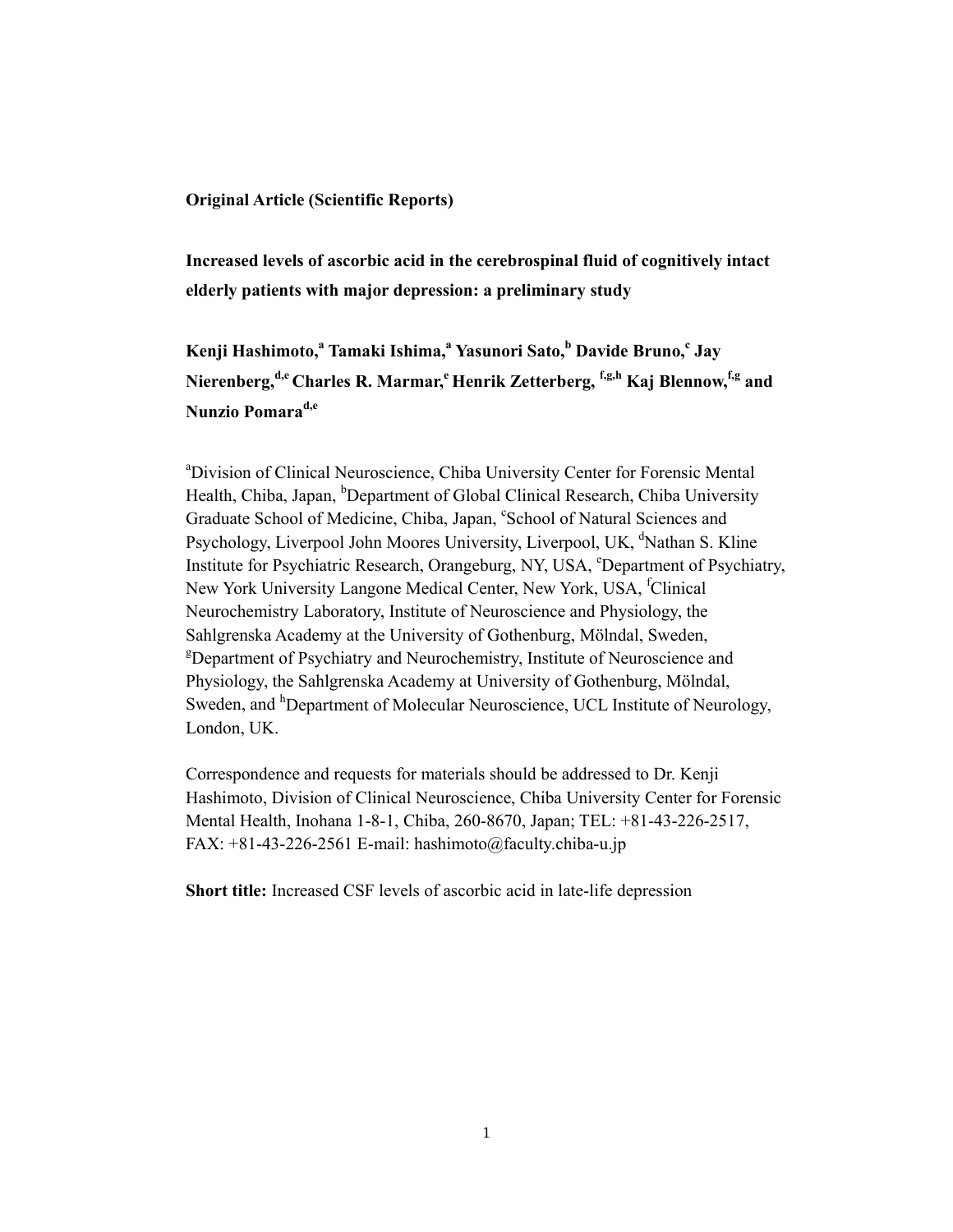#### **Abstract**

Major depressive disorder (MDD) in the elderly is a risk factor for dementia, but the precise biological basis remains unknown, hampering the search for novel biomarkers and treatments. In this study, we performed metabolomics analysis of cerebrospinal fluid (CSF) from cognitively intact elderly patients ( $N = 28$ ) with MDD and age- and gender-matched healthy controls ( $N = 18$ ). The CSF levels of 177 substances were measured, while 288 substances were below the detection limit. Only ascorbic acid was significantly different, with higher levels in the MDD group at baseline. There were no correlations between CSF ascorbic acid levels and clinical variables in MDD patients at baseline. At the 3-year follow-up, there was no difference of CSF ascorbic acid levels between two groups. There was a negative correlation between CSF ascorbic acid and CSF amyloid-β42 levels in all subjects. However, there were no correlations between ascorbic acid and other biomarkers (e.g., amyloid-β40, total and phosphorylated tau protein). This preliminary study suggests that abnormalities in the transport and/or release of ascorbic acid might play a role in the pathogenesis of late-life depression.

**Key words:** Ascorbic acid; Biomarker; CSF; Late-life depression; Oxidative stress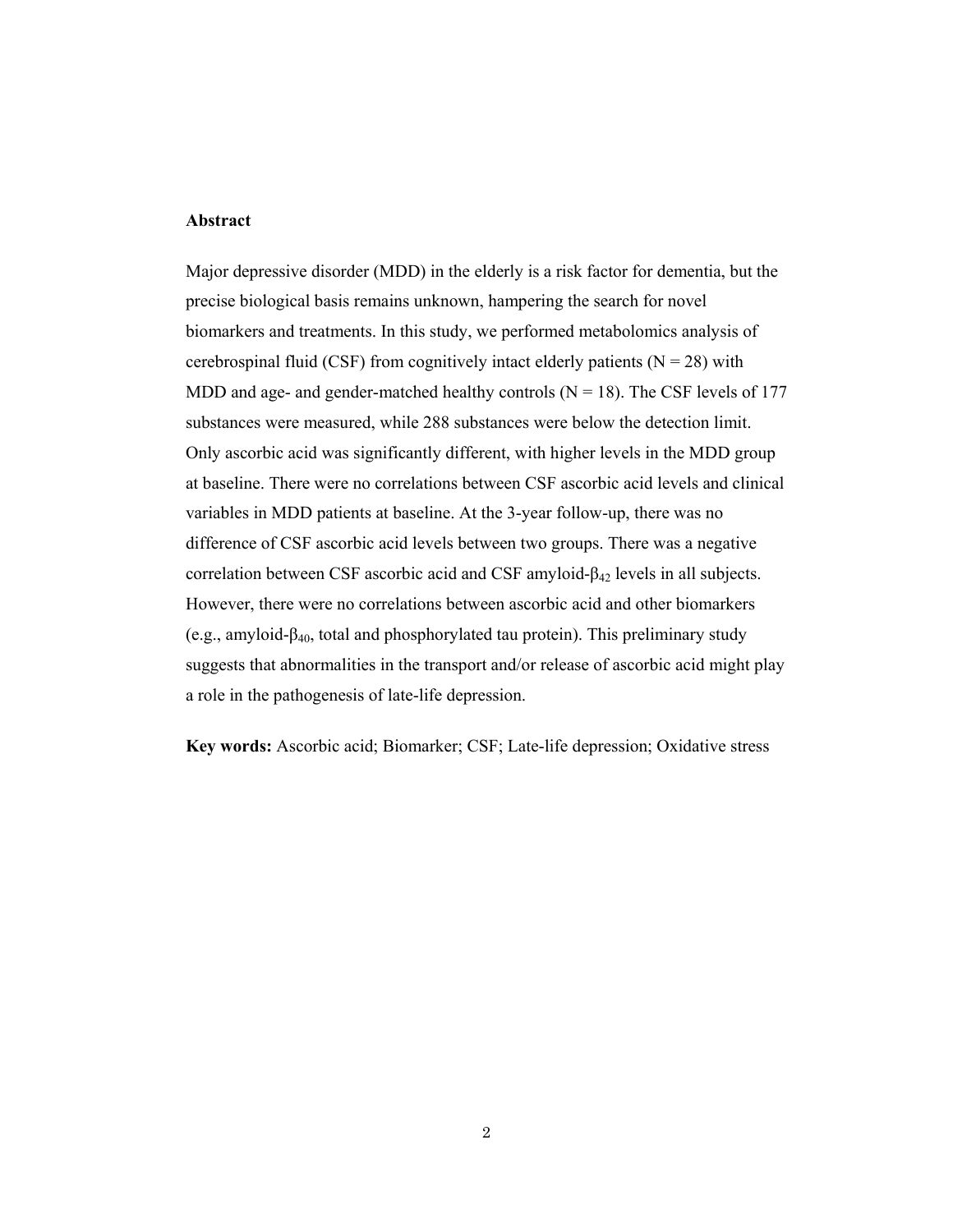### **Introduction**

Late-life depression, one of the most common psychiatric disorders in older adults, is a growing public health concern as the global population ages. Late-life depression is associated with significant functional impairment, high recurrence rates, chronicity, variable treatment response, and high rates of medical comorbidity and mortality (1-6). Multiple lines of evidence suggest that late-life depression is a risk factor for the development of mild cognitive impairment and dementia, including Alzheimer's disease (AD) and vascular dementia (3,7-10). However, the precise molecular mechanisms underlying the relationship between late-life depression and dementia risk remain unknown. A precise understanding of this relationship would likely contribute to improving preventive interventions in the elderly. .

Metabolomics is the profiling of small molecule metabolites and provides the potential to characterize specific metabolic phenotypes associated with a disease. Metabolomics has an advantage over other "omics" techniques in that it directly samples the metabolic changes in an organism and integrates information from changes at the gene, transcript, and protein levels, as well as posttranslational modifications (10-14). Cerebrospinal fluid (CSF) is arguably the most relevant sampling substrate for the *in vivo* study of brain disorders as it reflects the metabolic status and the biochemistry of the brain. Metabolomics analyses of CSF in patients and controls therefore have the potential to reveal protein differences linked to the pathogenesis of neuropsychiatric disorders that may have value as biomarkers and might be targets for novel treatments (15-22). We reported that the CSF ratio of glutamine/glutamate levels in elderly patients with MDD was significantly higher than that of age-matched healthy controls, and that the increased ratio in patients was significantly decreased after 3-year follow-up by medication in association with decreased depression symptoms over this time period, suggesting that abnormalities in the glutamine-glutamate cycle in the brain play a role in the pathogenesis of late-life depression (23). Furthermore, Pomara et al. (24,25) reported state-dependent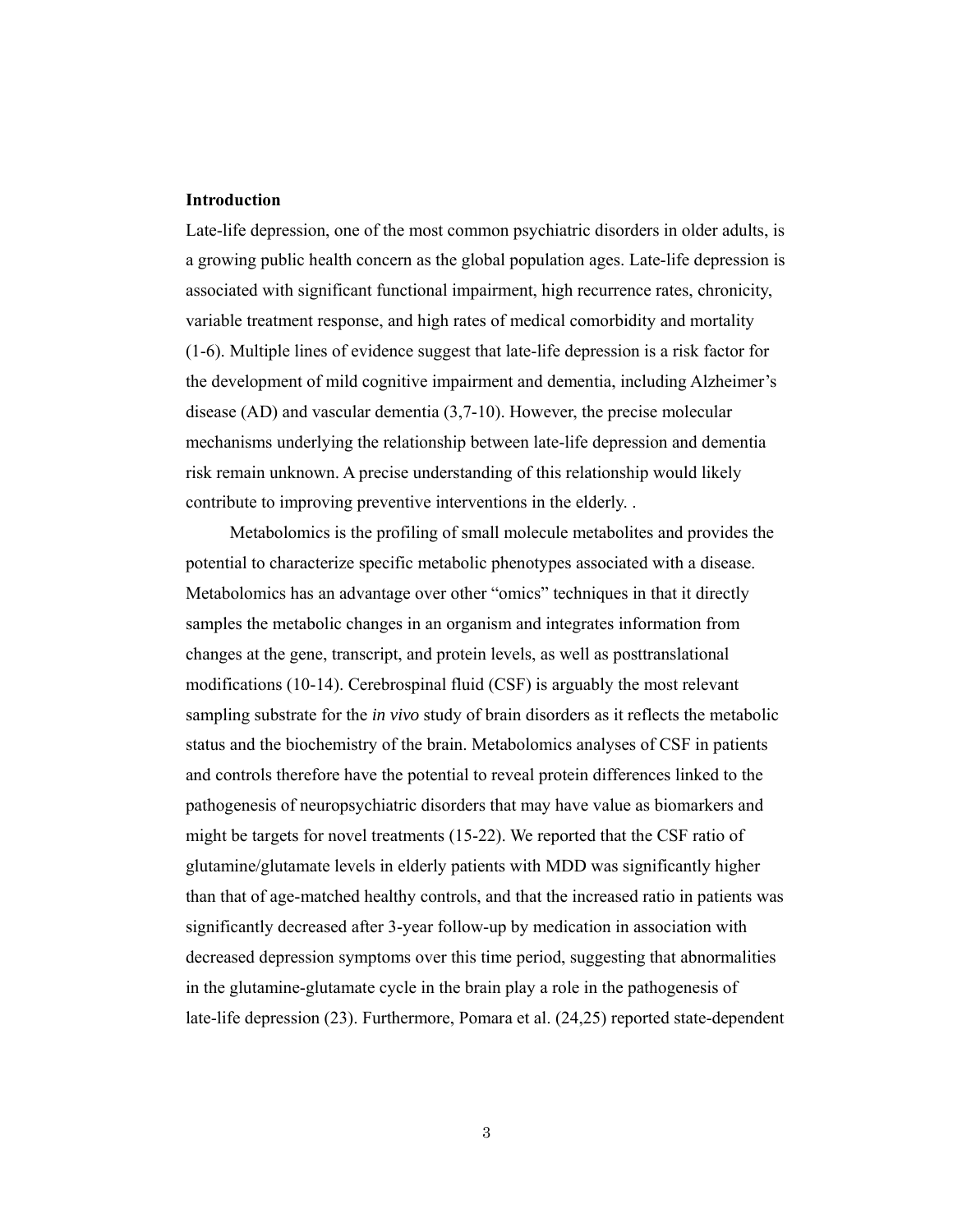alterations in CSF amyloid-β42 levels in cognitively intact elderly MDD patients. In agreement, a recent meta-analysis showed significant reduction of CSF amyloid-β<sup>42</sup> levels in late-life depression (26), suggesting that elderly MDD patients have significant differences in amyloid-β metabolism, with a change in CSF amyloid-β<sup>42</sup> levels in the same direction observed in AD patients. However, there is, currently, no report that has evaluated the metabolomics analysis of CSF of elderly MDD patients.

In the present study, we performed metabolomics analysis of CSF samples from elderly cognitive intact patients with MDD and age- and gender-matched healthy controls. Furthermore, we examined protein expression in postmortem brain samples from controls and psychiatric disorders including MDD patients.

#### **Results**

As reported previously (23-25), the two groups did not differ on any relevant clinical or demographic variable with the exception of the mean HAM-D score, which as expected was significantly higher in the MDD group (**Table 1**). Of note, the proportion of participants with a reported family history of AD was slightly higher in the control group than in the MDD group. The CSF levels of amyloid- $\beta_{42}$  in the MDD group were significantly lower than those of the control group, whereas differences in CSF levels of amyloid-β40, total and phosphorylated tau protein did not differ across conditions (**Table 1**).

We measured 475 major metabolic compounds from various pathways (e.g., glycolytic system, pentose phosphate pathway, citric acid cycle, urea cycle, polyamine-creatine metabolism pathway, purine metabolism pathway, glutathione metabolism pathway, nicotinamide metabolism pathway, choline metabolism pathway and diverse amino acid metabolism pathways). In this study, we were able to measure 177 metabolites, while 288 were below the detection limit. Interestingly, there was a significant ( $P = 0.0029$ ) difference in CSF levels of ascorbic acid between the MDD (0.304  $\pm$  0.061 mM, N = 28) and the control groups (0.240  $\pm$ 0.075 mM,  $N = 18$ ) (**Table S1**)(**Table 2**)(**Figure 1**). In addition, the analysis using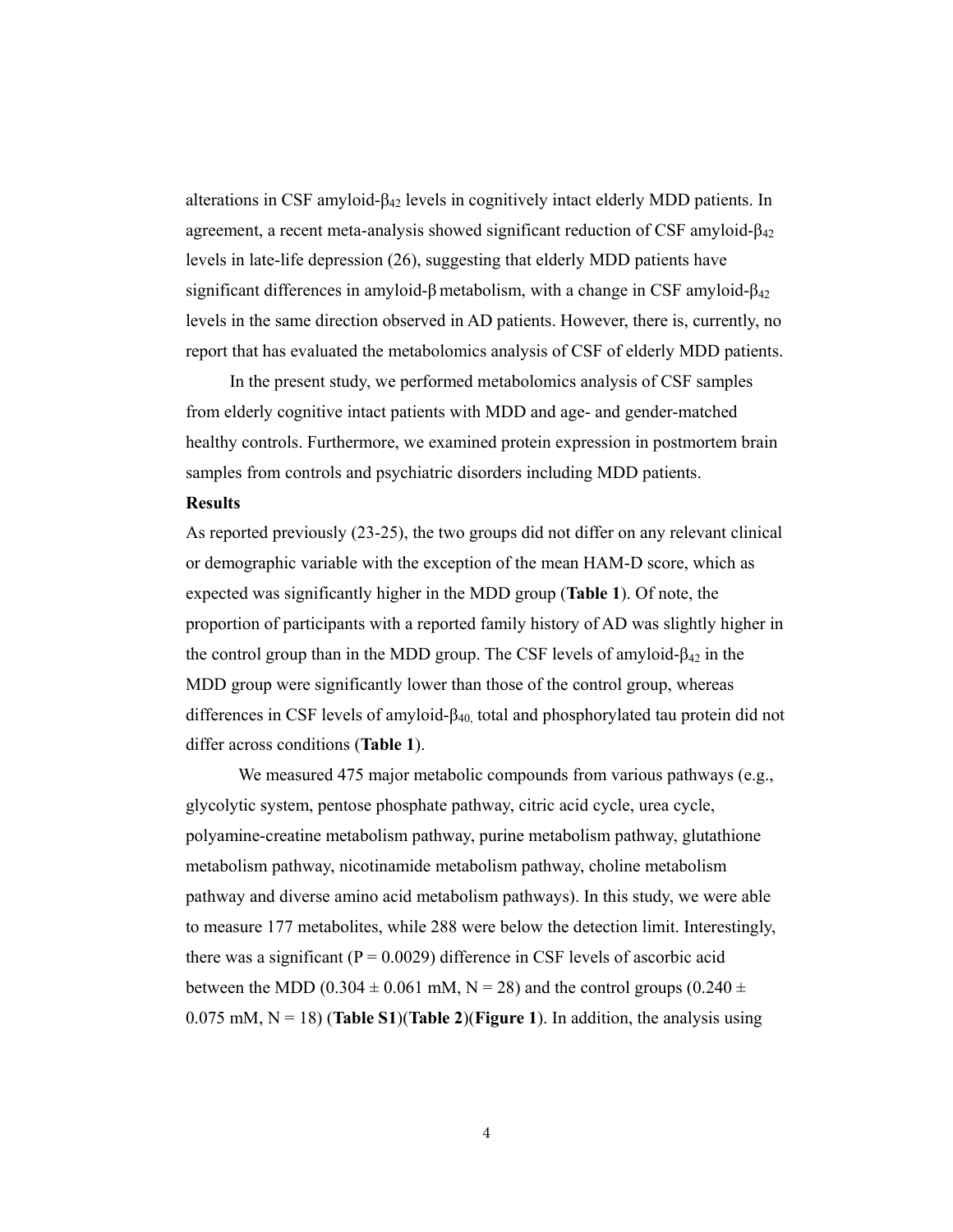covariates (BMI, sex, medication) was also statistically significant ( $P = 0.0037$ ). There were no significant differences in CSF levels of other substances between the MDD and the control groups at baseline (**Table S1**). At baseline there were no correlations between CSF ascorbic acid levels and clinical variables in the MDD patients ( $N = 28$ ). No correlations between CSF ascorbic acid levels and other clinical variables were observed. There was a significant negative correlation (Spearman's r = - 0.31, P = 0.037) between CSF ascorbic acid and CSF amyloid- $\beta_{42}$ in the all subjects  $(N = 46)$ (**Figure 2**). However, there were no significant correlations between ascorbic acid and other biomarkers (e.g., amyloid-β<sub>40</sub>, total and phosphorylated tau protein) (data not shown). In addition, *APOE e4* did not affect CSF levels of ascorbic acid in control and MDD groups (data not shown).

At the 3-year follow-up, there was no difference of CSF ascorbic acid levels between two groups although the HAM-D scores in the elderly MDD patients were significantly decreased after medication **(Table 2**). Furthermore, there were no correlations between ascorbic acid and other biomarkers (e.g., amyloid- $\beta_{40}$ , total and phosphorylated tau protein) (data not shown).

Ascorbic acid (vitamin C) is controlled in the brain parenchyma via the sodium dependent vitamin C transporter, SVCT2, which transfers ascorbic acid at the choroid plexus from blood into CSF, and also from extracellular fluid into neurons (27). Using Western blot analysis, we measured the expression of SVCT2 in the postmortem samples from the parietal cortex and cerebellum from controls and psychiatric disorders, including MDD, bipolar disorder (BD), and schizophrenia. There was no statistical difference among the four groups (**Table 3**).

#### **Discussion**

In the present study, we found that elderly patients with MDD showed increased CSF levels of ascorbic acid compared to age-matched healthy controls, although CSF levels of other metabolites were not different. Furthermore, we found a negative correlation between CSF ascorbic acid and CSF amyloid-β42 in the all subjects.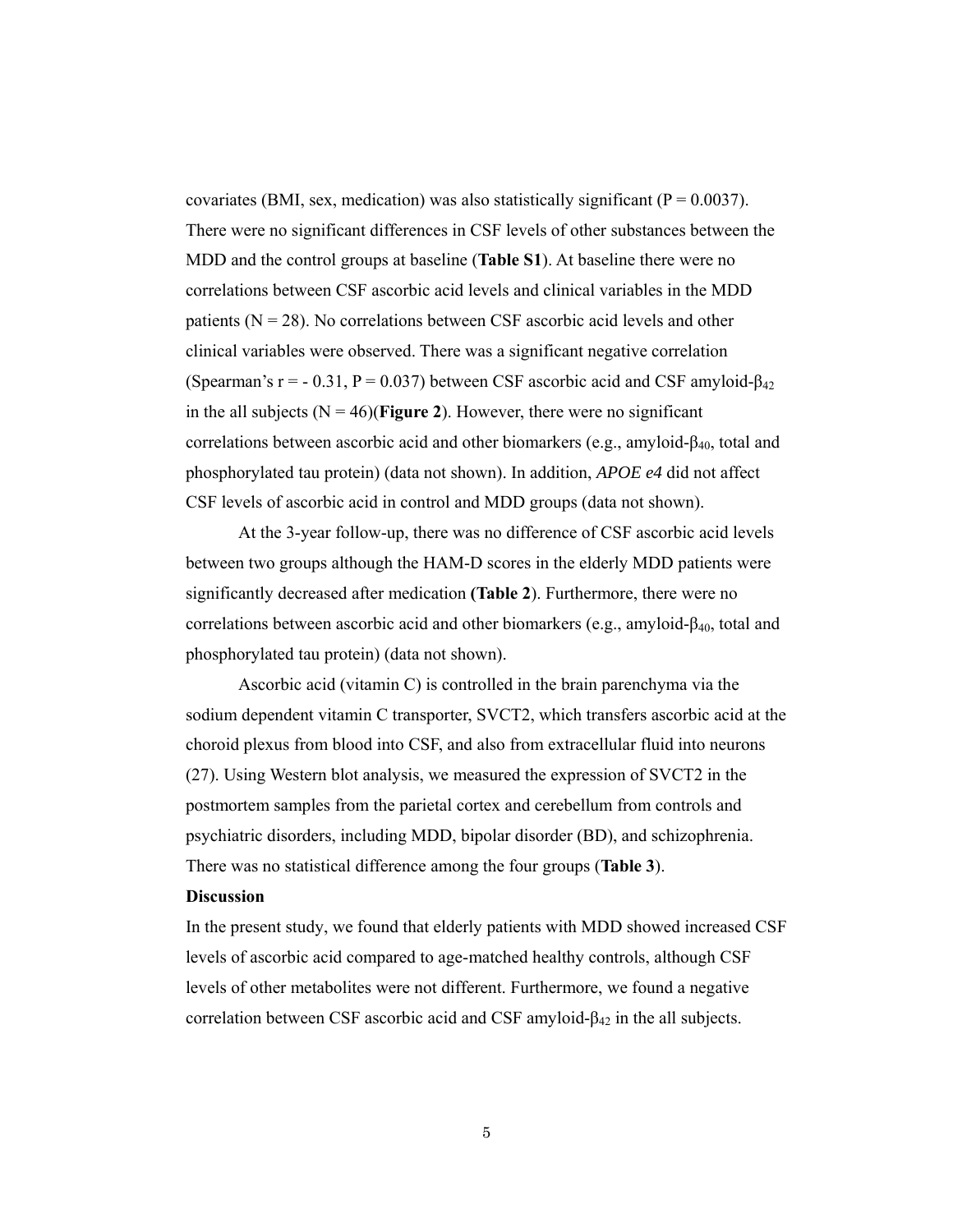Given the possible role of CSF amyloid- $\beta_{42}$  in the pathogenesis of late-life depression (24,25,28-30), these findings suggest that abnormalities in the brain levels of ascorbic acid might play a role in the depressive symptoms of elderly MDD patients. To our knowledge, this is the first report in the literature of an increase in CSF ascorbic acid in elderly MDD patients, suggesting abnormalities in the transport and/or release of the antioxidant ascorbic acid in the brains of elderly depressed individuals.

Ascorbic acid is a potent water-soluble antioxidant which is not synthesized in the brain. Approximately 40% of ascorbic acid in the brain turns over each day. Ascorbic acid levels are maintained as high as  $10 \mu M$  in neurons (27,31), suggesting that ascorbic acid is crucial for maintenance of oxidative balance. Under conditions of ascorbic acid deficiency, brain content of ascorbic acid is retained tenaciously, with decreases of less than 2% per day (27,31). Decreased brain levels of ascorbic acid by deficient diet of ascorbic acid may cause dangerous levels of oxidative stress during normal aging, and particularly during inflammatory neurodegenerative diseases including AD. Thus, brain levels of ascorbic acid are under strong homeostatic regulation (27,31). Given the role of oxidative stress and inflammation in late-life depression (32-36), it is likely that abnormalities in CSF ascorbic acid associated with oxidative stress may play a role in the pathophysiology of late-life depression.

 It has been reported that CSF levels of ascorbic acid in humans were higher than blood (37-39), supporting ascorbic acid as a "nourishing liquor" that constantly surrounds the brain (40). At the choroid plexus, ascorbic acid is actively transported across the basolateral membrane by SVCT2 into the epithelium and then released into the CSF (31,39). In this study, we found higher CSF levels of ascorbic acid in elderly patients with MDD, suggesting that higher CSF levels of ascorbic acid depends on both active "carrier" transport processes and "barrier" integrity of the blood-brain barrier. This may be necessary to prevent ascorbic acid from diffusing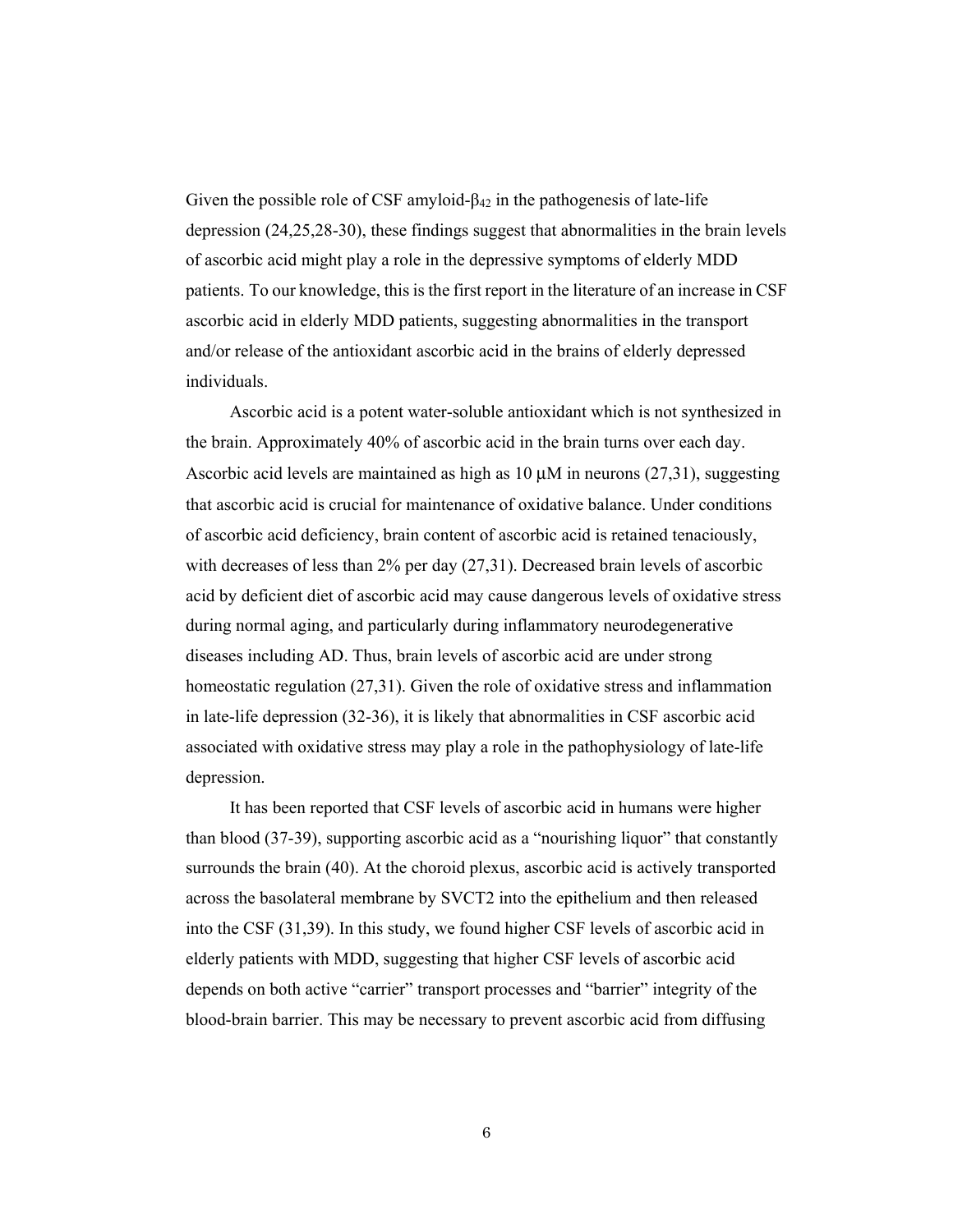out of the brain driven by the concentration gradient (39). However, we did not find any changes in the expression of SVCT2 in the postmortem brain samples from MDD. Nonetheless, further research on the role of SVCT2 in the transport of ascorbic acid is needed.

It has also been reported that the CSF: plasma ratio of ascorbic acid in AD patients was higher than that in controls (39,41-43), suggesting increased consumption of ascorbic acid as a result of oxidative stress in the AD brain, leading to lower plasma levels (39). In 32 adults followed for one year with mild-to-moderate AD, the rates of cognitive decline were not explained by CSF or plasma ascorbic acid independently (39). Taken together, it seems that increased CSF levels of ascorbic acid in elderly MDD patients may be due to an increased transport of ascorbic acid into CSF from blood although plasma levels of ascorbic acid were not measured in this study. Further precise studies underlying the reasons of higher CSF levels of ascorbic acid are needed.

A recent study using  $\int_1^1 C[PK11195]$  and positron emission tomography demonstrated an increased microglial activation in the brain from patients with late-life depression (44), suggesting neuroinflammation (or oxidative stress) in the brain in elderly MDD patients. It is well known that peripheral inflammatory substances (e.g., C-reactive protein, interleukin (IL)-8, IL-6, tumor necrosis factor (TNF)-α) are higher in patients with late-life depression (35,36). Furthermore, immunological biomarkers, such as vascular endothelial growth factor (VEGF), the chemokine eotaxin, TNF-α, interferon-γ, and macropharge inflammatory protein-1α, are associated with brain structure in late-life depression (36). Taken together, it is likely that compensatory responses to oxidative stress in the brain of elderly MDD patients may contribute to the increased CSF levels of ascorbic acid although further detailed study on this hypothesis is needed.

We previously reported a reduction of amyloid- $\beta_{42}$  in the same MDD patients at baseline (24). Interestingly, we found a negative correlation between CSF ascorbic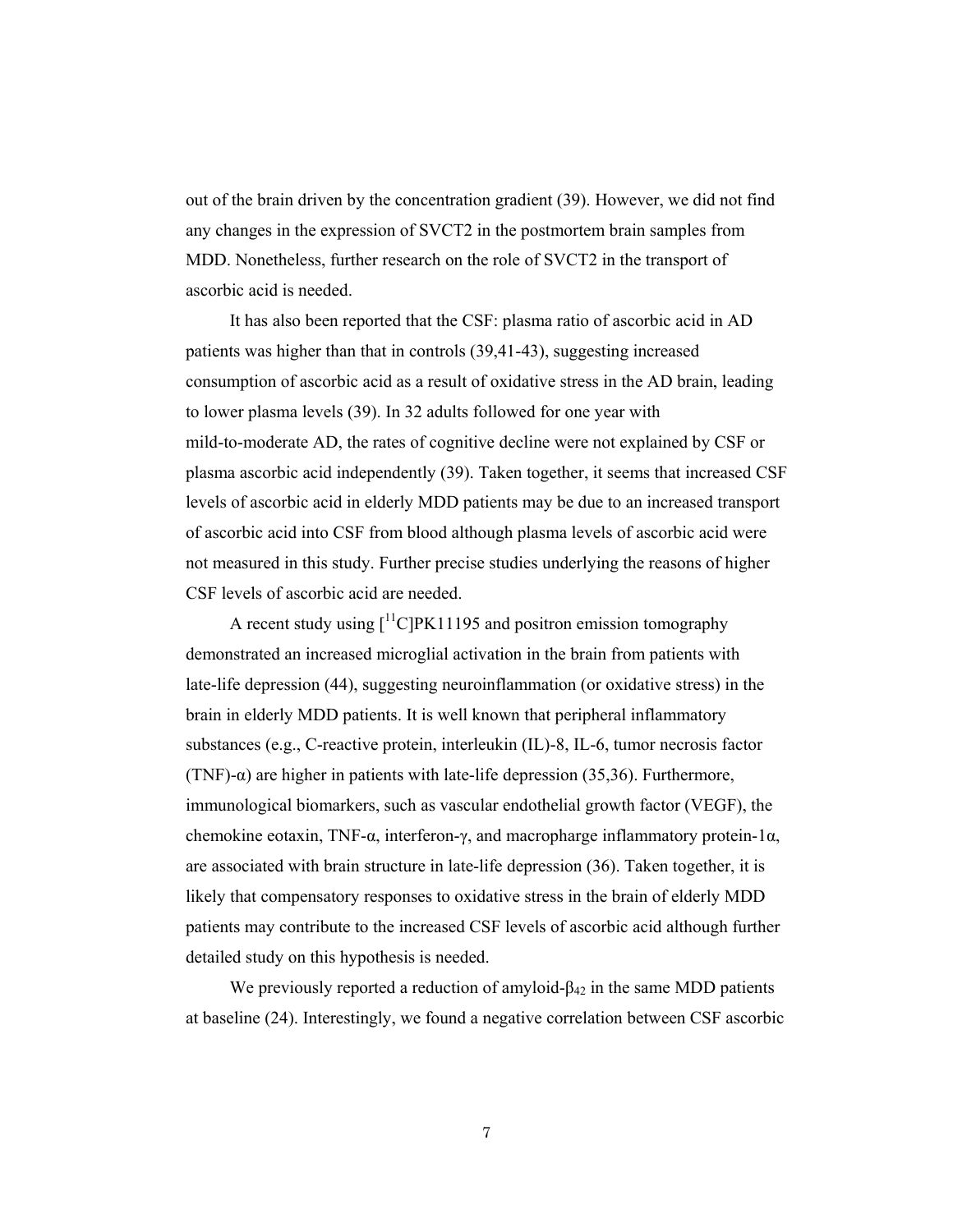acid and CSF amyloid- $\beta_{42}$  in the all subjects, suggesting a close relationship between these two biomarkers. Importantly, CSF ascorbic acid in elderly MDD patients was no longer significantly different from controls after a 3-year period; the loss of significance coincided with reduction in the severity of depressive symptoms, suggesting that abnormalities in CSF ascorbic acid in elderly depression may be state-dependent. Furthermore, Pomara et al. (24) reported higher CSF levels of isoprostane, a biomarker for oxidative stress, in the same patients with MDD. However, there was no correlation between CSF ascorbic acid and CSF isoprostane in all the subjects (data not shown). Taken together, these findings highlight that static indices such as levels of ascorbic acid either in CSF or brain reflect dynamic and brain region specific alterations in the oxidative balance.

 Humans have lost the ability to synthesize ascorbic acid (27). A cross-sectional and prospective study showed that use of ascorbic acid supplement is associated with reduced prevalence and incidence of AD, suggesting the effectiveness of dietary supplementation of ascorbic acid in older adults (45). A recent meta-analysis showed that serum levels of ascorbic acid in patients with MDD were lower than controls, and that serum levels of ascorbic acid in patients with MDD were increased after antidepressant therapy (46). Therefore, it is possible that supplementation of ascorbic acid in elderly patients with MDD may contribute to reduced prevalence of AD.

Finally, there are some limitations to this preliminary study that should be noted. The main limitation was small sample size, and similar, future studies in late-life depression would likely benefit from larger sample sizes. In this study, we did not use the multiple test correction since the purpose of this study was the global analysis of a number of metabolites as a pilot study. Follow-up study with much more samples should be conducted to validate our pilot findings. Another limitation was that we did not measure plasma ascorbic acid in the subjects of this study. Given the role of CSF: plasma ratio of ascorbic acid (39,42,43), it is of great interest to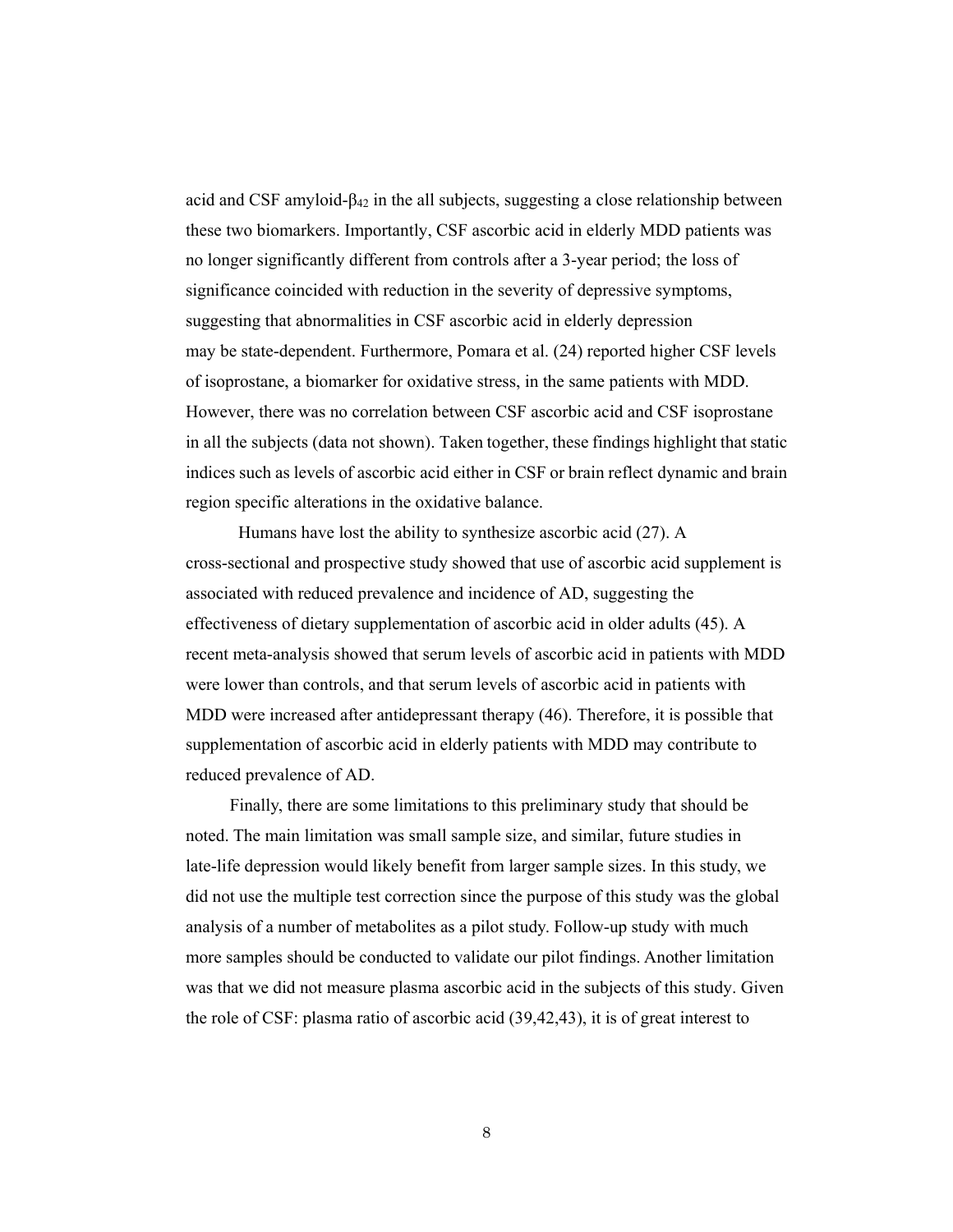study the relationship between CSF: plasma ratio of ascorbic acid and late-life depression.

 In conclusion, we found that the CSF levels of ascorbic acid in elderly patients with MDD were significantly higher than that of age-matched healthy controls. These preliminary findings suggest that oxidative imbalance in the brain reflected by abnormalities in CSF ascorbic acid play a role in the pathogenesis of late-life depression. Further studies measuring CSF and plasma levels of ascorbic acid using larger cohorts, particularly cohorts of antidepressant-naïve MDD patients, will be of great interest.

## **Materials and Methods**

#### **Participants**

This study was approved by the institutional review boards of the Nathan Kline Institute for Psychiatric Research and the New York University School of Medicine. Metabolomics analysis of this study was approved by Research Ethics Committee of the Graduate School of Medicine, Chiba University. All methods were performed in accordance with the guidelines and regulation of the National Institutes of Health, USA. Participants were volunteers who responded to advertisements in local newspapers and flyers or were recruited from the Memory Education and Research Initiative Program (24). All participants provided informed consent prior to examination and received up to \$450.00 in compensation. A total of 133 participants completed the baseline evaluation, and 51 of these took part in the optional lumbar puncture procedure. Of these 51 participants, three were excluded because of evidence in their MRI scans of confluent deep or periventricular white matter hyperintensities, defined as one or more hyperintense lesions measuring at least 10 mm in any direction. One individual was excluded because of a Mini-Mental State Examination (MMSE) score below 28. Of the 47 remaining participants, 28 were diagnosed with MDD by a board-certified psychiatrist, leaving 18 comparison subjects. The structural interview for DSM-IV disorders (SCID) was administered by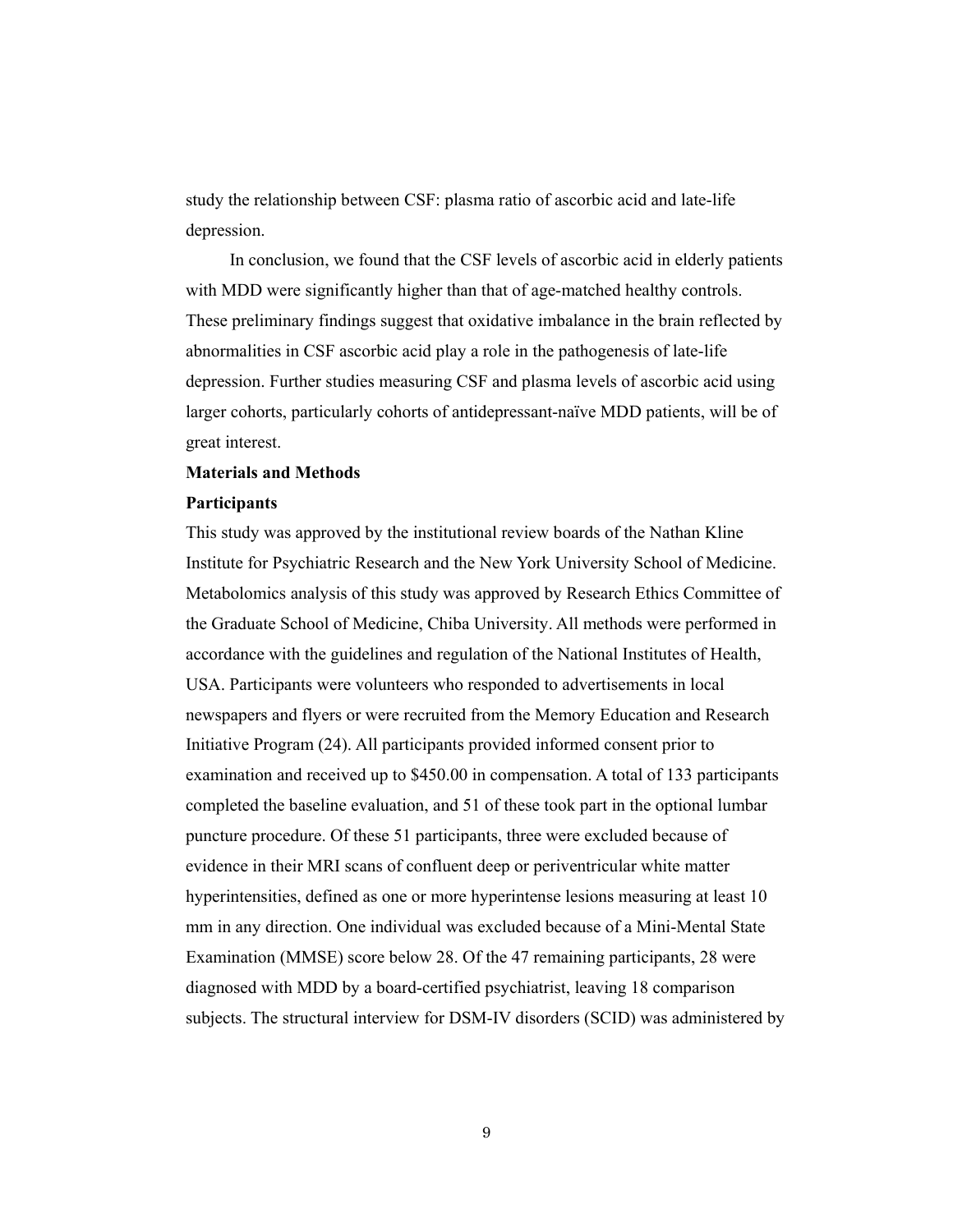a psychiatrist to establish an MDD diagnosis. Of the 28 patients with MDD, 21 (75%) had recurrent episodes. **Table 1** summarizes the demographic and clinical characteristics of the study participants at baseline.

#### **Procedure**

The study was conducted over four visits, usually one week apart. The first three visits were conducted at the Nathan Kline Institute for Psychiatric Research and the Clinical and Translational Science Institute, New York University Langone Medical Center. During the first visit, for the purpose of obtaining informed consent, study procedures were explained and participants were informed of their rights. Participants' medical and psychiatric histories, including family history of AD, were also obtained, and their vital signs were measured. Participants then underwent a psychiatric evaluation, and their global cognitive status was assessed using the MMSE. Additionally, the Hamilton Depression Rating Scale (HAM-D) was administered to rate the severity of current depressive symptoms. Subjects who met the criteria for past MDD but were not currently depressed (i.e., HAM-D score below 16) were included as MDD subjects. Blood was drawn for routine clinical labs and *APOE* genotyping. During the second visit, participants underwent an MRI scan of the head to quantify the magnitude of vascular brain pathology. During the third visit, subjects underwent a comprehensive neuropsychological assessment, including the Buschke Selective Reminding Test (47), the Trail-Making Test, parts A and B (48), and the category fluency test (49).

Finally, during the fourth visit, a lumbar puncture was performed by a neuroradiologist under guided fluoroscopy in a subset of participants. Prior to the procedure, which was performed between 9:00 a.m. and 10:00 a.m., participants were asked to fast overnight. A total of 15 ml of clear CSF was collected in three polypropylene tubes labeled "A" (first 5 ml), "B" (second 5 ml), and "C" (third 5 ml). The tubes were immediately placed on ice for a maximum of 1 hour until the samples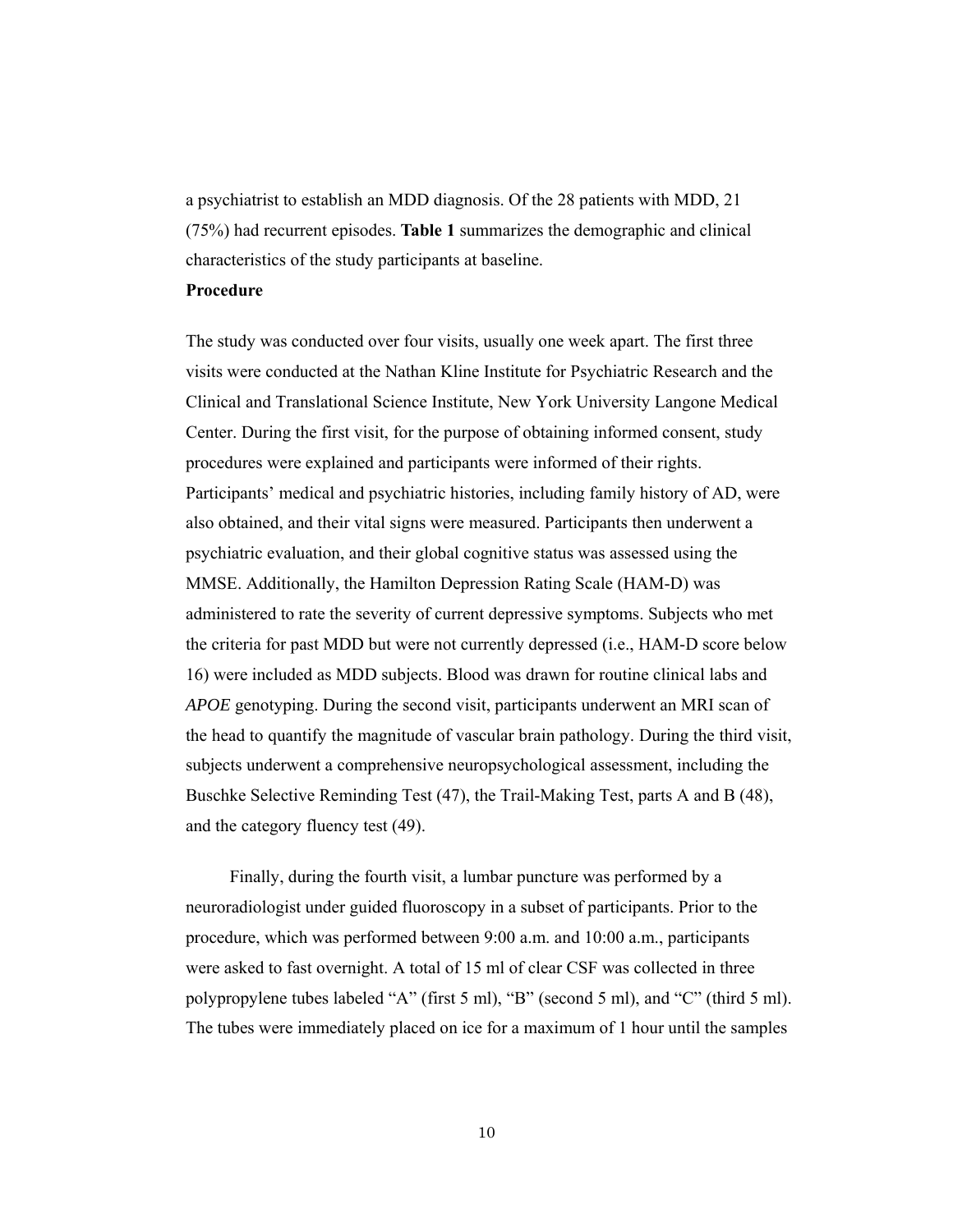were centrifuged at  $4^{\circ}$ C (at 1500 rpm) for 10 minutes. Then, aliquots of 0.25 ml were placed into 1.00-ml polypropylene cryogenic vials and put into Nunc eight-cell storage boxes (Nalge Nunc International, Rochester, N.Y.) at -80°C. All amyloid-β, tau, and amino acids determinations were performed from tube "C".

Among these participants, MDD patients (N=19) and comparison control subjects  $(N=17)$  were followed for 3 years. The MDD patients were receiving antidepressant, such as including SSRIs (paroxetine, escitalopram, fluoxetine), SNRIs (venlafaxine, duloxetine), and mirtazapine (23,24). Clinical data, including physical examination, routine laboratory tests, psychiatric evaluations, HAM-D rating scale, cognitive functions, and CSF samples were collected at 3-year follow-up.

#### **Metabolomics analysis of human CSF samples**

Metabolomics analyses of CSF samples from the MDD and control groups were performed at the Chemicals Evaluation and Research Institute, Japan (CERI, Tokyo, Japan) using an GC-MS/MS based multiple reaction monitoring metabolomics platform. GC/MS/MS analysis was performed using a GCMS-TQ8030 (Shimadzu Co., Kyoto, Japan) with a fused silica capillary column (BPX-5; 30 m  $\times$  0.25 mm inner diameter, film thickness: 0.25 µm; SGE Analytical science by Trajan Scientific Australia Pty Ltd). Quantifications of the metabolites were conducted with the built-in GCMS Solution software (Ver.4.20, Shimadzu) and GC/MS/MS Smart Metabolites Database (Ver. 2.0, Shimadzu). In this study, 475 major metabolic compounds from various pathways (glycolytic system, pentose phosphate pathway, citric acid cycle, urea cycle, polyamine-creatine metabolism pathway, purine metabolism pathway, glutathione metabolism pathway, nicotinamide metabolism pathway, choline metabolism pathway and diverse amino acid metabolism pathway) were selected for metabolomics analysis (**Table S1**).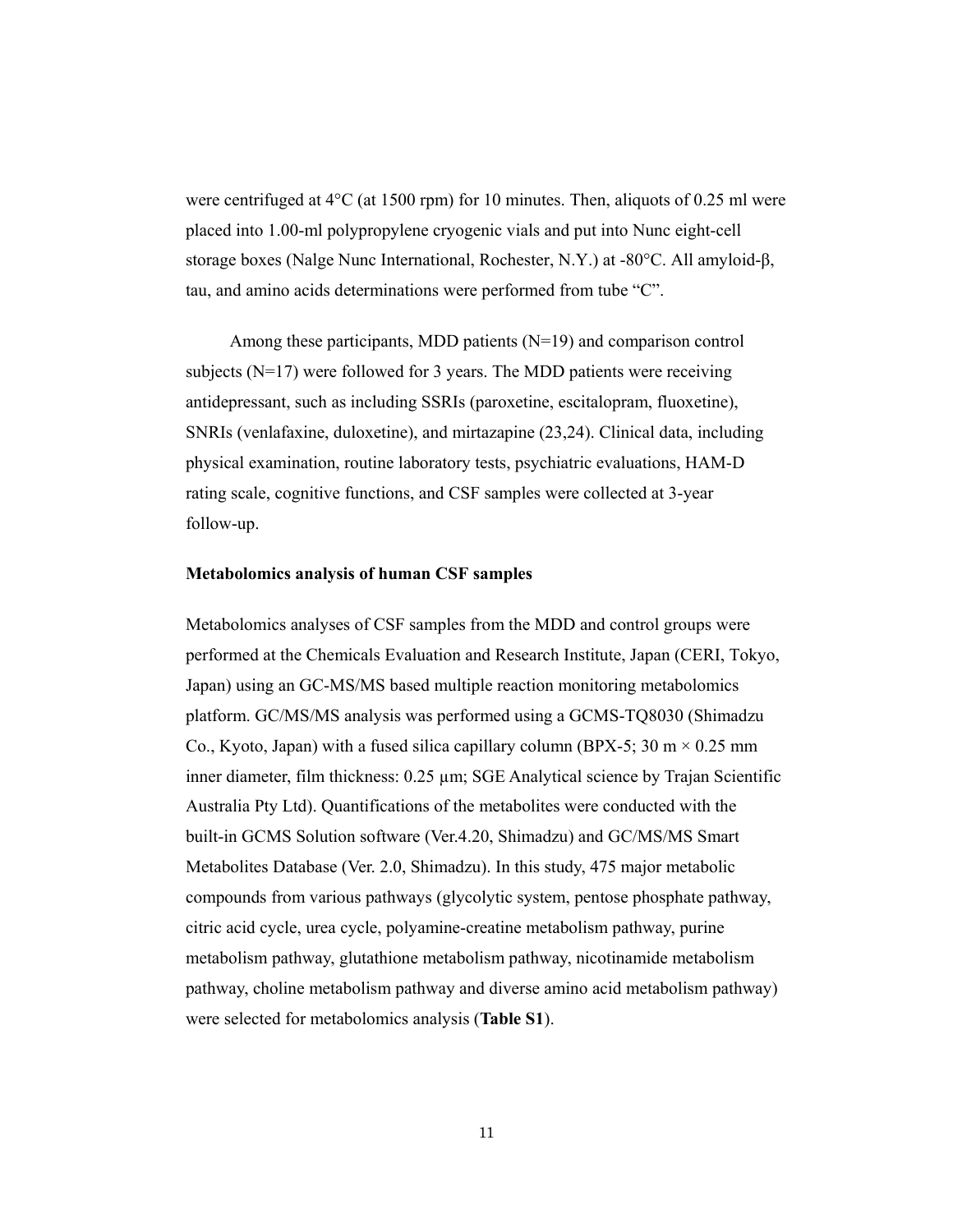#### **Western blot analysis**

Postmortem brain samples (parietal cortex and cerebellum) from control, major depressive disorder (MDD), bipolar disorder (BD), and schizophrenia were obtained from the Neuropathology Consortium of the Stanley Medical Research Institute (MD, USA) (**Table S2**) (50-52). Tissue samples were homogenized in Laemmli lysis buffer, and total protein levels were measured using the DC protein assay kit (Bio-Rad, Hercules, CA, USA). Aliquots (50 μg of total protein) were incubated for 5 min at 95 °C, with an equal volume of 125 mM Tris/HCl, pH 6.8, 20% glycerol, 0.1% bromophenol blue, 10% β-mercaptoethanol, 4% sodium dodecyl sulfate, and subjected to sodium dodecyl sulfate polyacrylamide gel electrophoresis, using Mini-PROTEAN® TGX Stain-Free™ Gels (AnykD, cat #: 456-8125, Bio-Rad). Proteins were transferred onto polyvinylidenedifluoride (PVDF) membranes using a Trans Blot Mini Cell (Bio-Rad). For immunodetection, the blots were blocked with 3% BSA in TBST (TBS + 0.1% Tween-20) for 1 h at room temperature (RT), and kept with primary antibodies overnight at 4°C. Membranes were probed using a sodium-ascorbate co-transporter 2 (SVCT2) antibody (cat #: sc-9926, 1: 200, Santa Cruz Biotechnology, CA, USA). The next day, membranes were washed three times in TBST, and incubated with horseradish peroxidase conjugated anti-goat antibody 1 hour, at RT. After final three washes with TBST, the bands were detected using enhanced chemiluminescence (ECL) prime the Western Blotting Detection system (GE Healthcare Bioscience, Tokyo, Japan). The blots then were incubated in the stripping buffer (2% SDS, 100 mM β-mercaptoethanol, 62.5 mM Tris/HCL PH 6.8) for 30 min at 60°C followed by three time washed with TBST. The stripped blots were kept blocking solution for 1 hour and incubated with the primary antibody directed against β-actin. Images were captured with a Fuji LAS3000-mini imaging system (Fujifilm, Tokyo, Japan), and immunoreactive bands were quantified. **Statistical analysis** 

First, Student t-test, and Fisher's exact test were used to compare the MDD and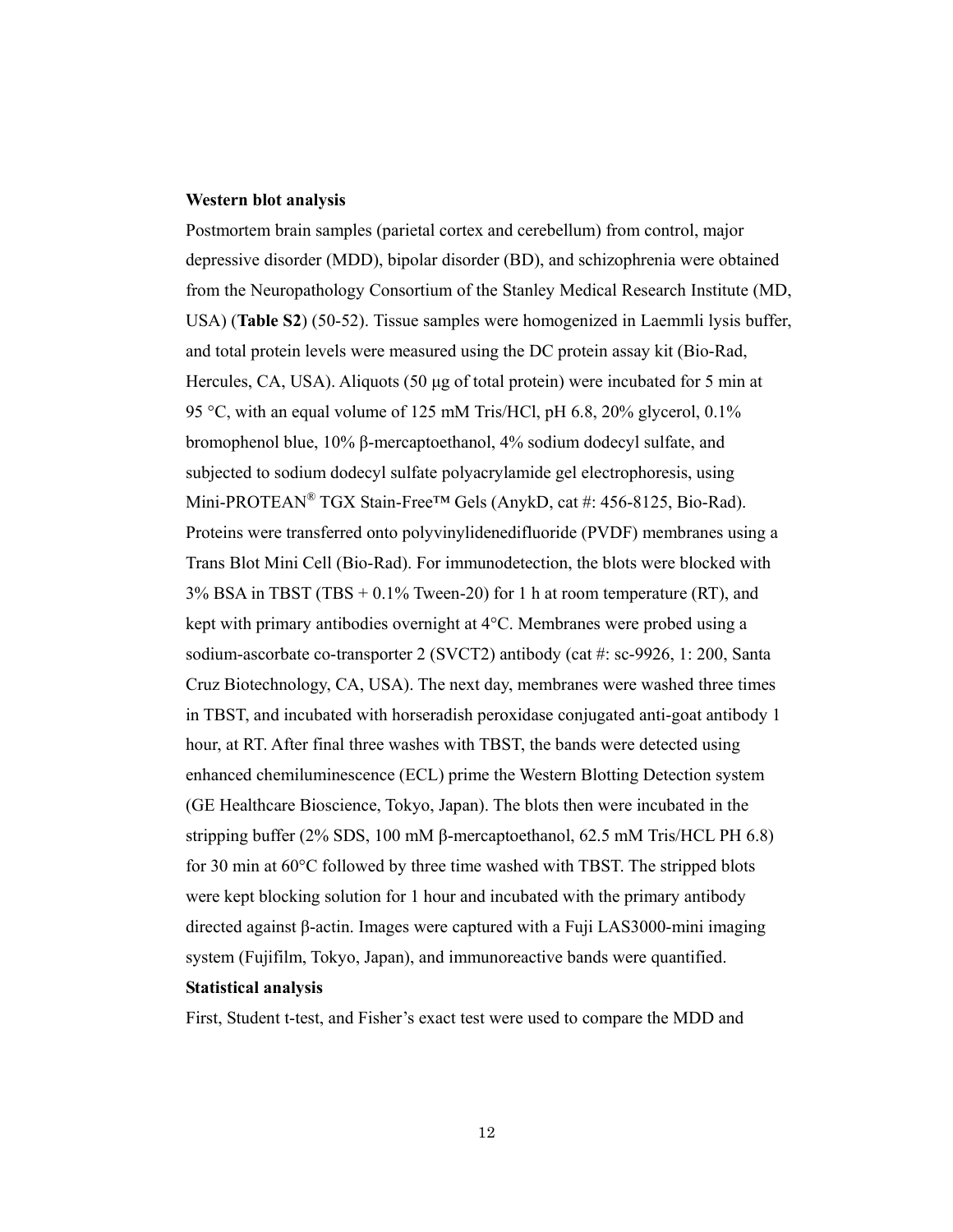control groups on MMSE scores, years of education, body mass index, age, incidence of diabetes, gender, *APOE* genotypes, and reported family history of AD (**Table 1**). Second, Student t-test was used to compare the two diagnostic groups with respect to all remaining CSF variables. Data of 3-year follow-up were analyzed using two-way repeated multivariate analysis of variance (MANOVA). Spearman's rank correlation coefficient was used. All tests were two-tailed, and statistical significance was established at an  $\alpha$  of 0.05, unless differently noted. All analyses were conducted using SPSS 22 (SPSS, Inc., Chicago) and SAS Ver. 9.4 (SAS Institute, Cary, North Carolina, USA).

#### **Acknowledgments**

This research was supported by grants from the Strategic Research Program for Brain Sciences from Japan Agency for Medical Research and Development, AMED (to K.H.), and SENSHIN Medical Research Foundation, Japan (to K.H.), the Torsten Söderberg Foundation at the Royal Swedish Academy of Sciences, the Knut and Alice Wallenberg Foundation, the Swedish Research Council and the NIMH (to N.P., R01 MH-080405). We are also thankful to the patients and controls participating in this study. We thank to The Stanley Medical Research Institute for providing the postmortem brain samples.

## **Author Contributions**

K.H. and N.P. designed the research; and K.H., T.I., D.B., J.N., C.R.M., H. Z., K. B., and N.P. coordinated overall experimental goals and reviewed data in addition to participating in writing and reviewing the final manuscript. Y.S. analyzed the data. K.H. wrote the paper. All authors have read and commented on the final manuscript and have agreed to this submission.

## **Conflicts of Interest**

The authors declare no competing financial interests.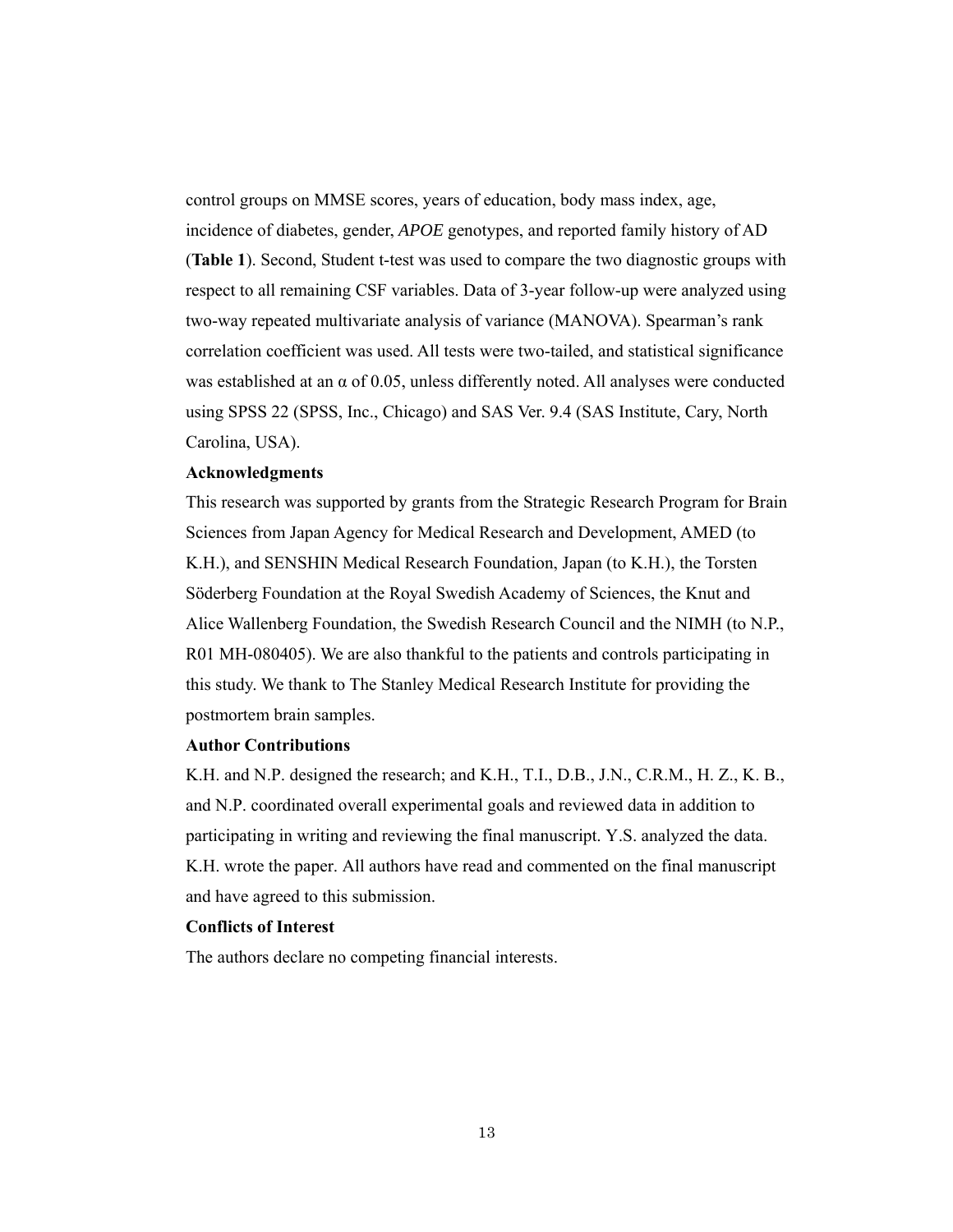## **References**

- 1. Luijendijk HJ, *et al.* Incidence and recurrence of late-life depression. *Arch Gen Psychiatry* **65**, 1394–1401 (2008).
- 2. Byers AL, Yaffe K, Covinsky KE, Friedman MB, Bruce ML. High occurrence of mood and anxiety disorders among older adults: The National Comorbidity Survey Replication. *Arch Gen Psychiatry* **67**, 489–496 (2010).
- 3. Diniz BS, Butters MA, Albert SM, Dew MA, Reynoilds CF. Late-life depression and risk of vascular dementia and Alzheimer's disease: systematic review and meta-analysis of community-based cohort studies. *Bri J Psychiatry* **202**, 329–335 (2013).
- 4. Aziz R, Steffens DC. What are the causes of late-life depression? *Psychiatr Clin North Am* **36**, 497–516 (2013).
- 5. Forlani C, *et al.* Prevalence and gender differences in late-life depression: a population-based study. *Am J Geriatr Psychiatry* **22**, 370–380 (2014).
- 6. Bock JO, *et al.* The impact of depressive symptoms on healthcare costs in late life: longitudinal findings from the AgeMooDe study. *Am J Geriatr Psychiatry* **25**, 131-141 (2017)
- 7. Ownby RL, Crocco E, Acevedo A, John V, Loewenstein D. Depression and risk for Alzheimer disease: systematic review, meta-analysis, and metaregression analysis. *Arch Gen Psychiatry* **63**, 530–538 (2006).
- 8. Barnes DE, *et al*. Midlife vs late-life depressive symptoms and risk of dementia: differential effects for Alzheimer disease and vascular dementia. *Arch Gen Psychiatry* **69**, 493–498 (2012).
- 9. Mirza SS, *et al.* A. 10-year trajectories of depressive symptoms and risk of dementia: a population-based study. *Lancet Psychiatry* **3**, 628–635 (2016).
- 10. Holmes E, Wilson ID, Nicholson JK. Metabolic phenotyping in health and disease. *Cell* **134**, 714–717 (2008).
- 11. Quinones MP, Kaddurah-Daouk R. Metabolomics tools for identifying biomarkers for neuropsychiatric diseases. *Neurobiol Dis* **35**, 165–176 (2009).
- 12. Davies SK, *et al.* Effect of sleep deprivation on the human metabolome. *Proc Natl Acad Sci USA* **111**, 10761–10766 (2014).
- 13. Sethis S, Brietzke E. Omic-based biomarkers: Application of metabolomics in neuropsychiatric disorders. *Int J Neuropsychopharmacol* **19**, pyu096 (2015).
- 14. Brennan L. Metabolomics in nutrition research a powerful window into nutritional metabolism. *Essays Biochem* **60**, 451–458 (2016).
- 15. Wishart D, *et al.* The human cerebrospinal metabolome. *J Chromatogr B Analyt Technol Biomed Life Sci* **871,** 164–173 (2008).
- 16. Trushina E, Dutta T, Persson XM, Mielke MM, Petersen RC. Identification of altered metabolic pathways in plasma and CSF in mild cognitive impairment and Alzheimer's disease using metabolomics. *PLoS One* **8**, e63644 (2013).
- 17. Blasco H, *et al.* Metabolomics in cerebrospinal fluid of patients with amyotrophic lateral sclerosis: an untargeted approach via high-resolution mass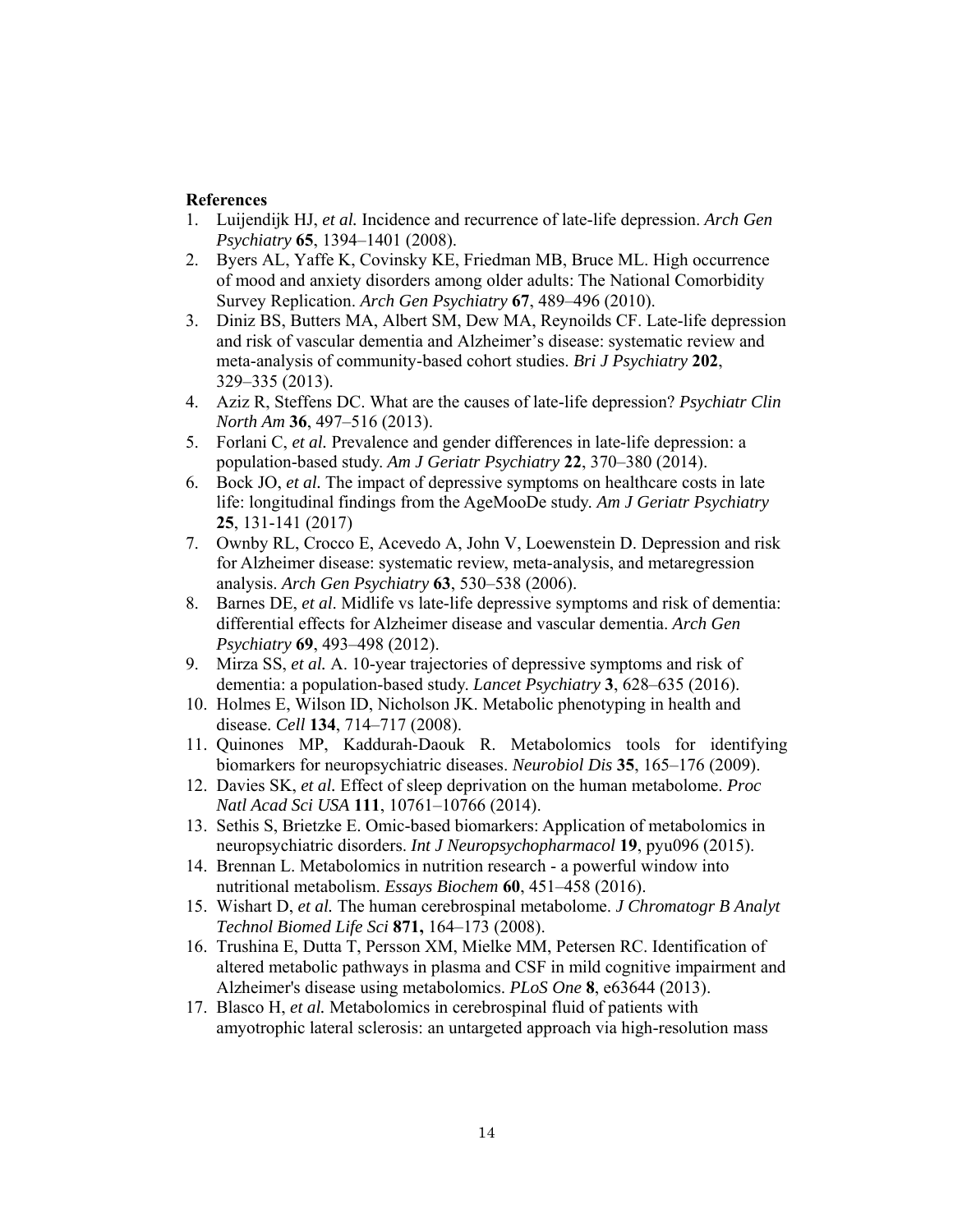spectrometry. *J Proteome Res* **12**, 3746–3754 (2013).

- 18. Blasco H, *et al.* Untargeted <sup>1</sup>H-NMR metabolomics in CSF: toward a diagnostic biomarker for motor neuron disease. *Neurology* **82**, 1167–1174 (2014).
- 19. Trupp M, *et al.* Metabolite and peptide levels in plasma and CSF differentiating healthy controls from patients with newly diagnosed Parkinson's disease. *J Parkinsons Dis* **4**, 549–560 (2014).
- 20. Gray E, *et al.* The longitudinal cerebrospinal fluid metabolomic profile of amyotrophic lateral sclerosis. *Amyotroph Lateral Scler Frontotemporal Degener* **16**, 456–463 (2015).
- 21. Wuolikainen A, *et al.* Multi-platform mass spectrometry analysis of the CSF and plasma metabolomes of rigorously matched amyotrophic lateral sclerosis, Parkinson's disease and control subjects. *Mol Biosyst* **12**, 1287–1298 (2016).
- 22. Yoshimi N, *et al.* Cerebrospinal fluid metabolomics identifies a key role of isocitrate dehydrogenase in bipolar disorder: Evidence in support of mitochondrial dysfunction hypothesis. *Mol Psychiatry* **21**, 1504–1510 (2016).
- 23. Hashimoto K, *et al.* Abnormality in glutamine-glutamate cycle in the cerebrospinal fluid of cognitively intact elderly individuals with major depressive disorder: 3-year follow-up study. *Transl Psychiatry* **6**, e744 (2016).
- 24. Pomara N, *et al.* Lower CSF amyloid beta peptides and higher F2-isoprostanes in cognitively intact elderly individuals with major depressive disorder. *Am J Psychiatry* **169**, 523–530 (2012).
- 25. Pomara N, *et al.* State-dependent alterations in cerebrospinal fluid  $A\beta_{42}$  levels in cognitively intact elderly with late-life major depression. *Neuroreport* **27**, 1068–1071 (2016).
- 26. Nascimento KK, Silva KP, Malloy-Diniz LF, Butters MA, Diniz BS. Plasma and cerebrospinal fluid amyloid-β levels in late-life depression: A systematic review and meta-analysis. *J Psychiatr Res* **69**, 35–41 (2015).
- 27. Rice ME. Ascorbate regulation and its neuroprotective role in the brain. *Trends Neurosci* **23**, 209–216 (2000).
- 28. Osorio RS, Gumb T, Pomara N. Soluble amyloid-β levels and late-life depression. *Curr Pharm Des* **20,** 2547–2554 (2014).
- 29. Diniz BS, *et al.* Plasma biosignature and brain pathology related to persistent cognitive impairment in late-life depression. *Mol Psychiatry* **20,** 594–601 (2015).
- 30. Mahgoub N, Alexopoulos GS. Amyloid hypothesis: Is there a role for antiamyloid treatment in late-life depression? *Am J Geriatr Psychiatry* **24,** 239–247 (2016).
- 31. Spector R. Vitamin homeostatis in the central nervous system. *New Eng J Med* **296**, 1293–1398 (1977).
- 32. McKinney BC, Oh H, Sibille E. Age-by-disease biological interactions: implications for late-life depression. *Front Genet* **3**, 237 (2012).
- 33. Tallaksen CM, Bøhmer T, Bell H. Concentrations of the water-soluble vitamins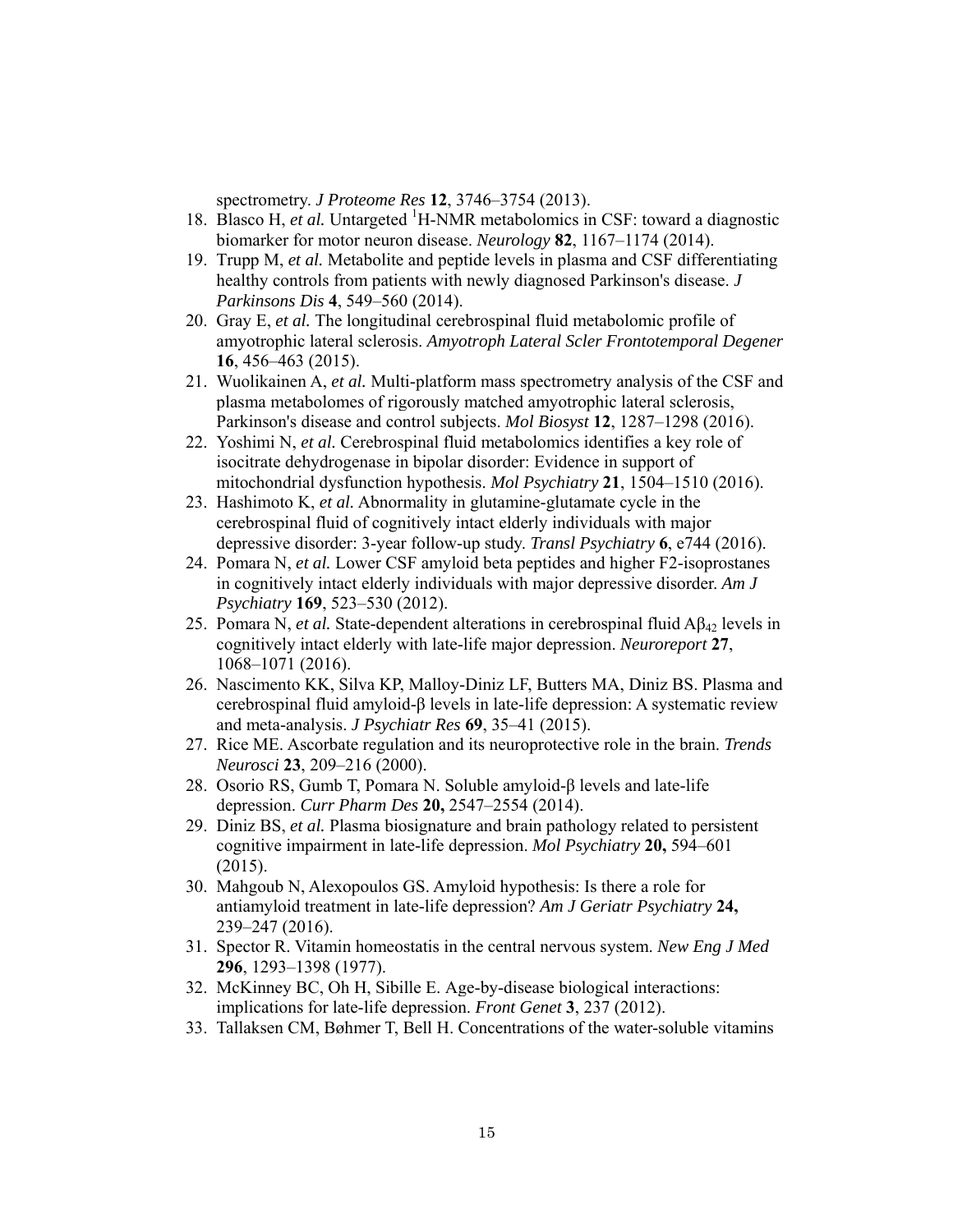thiamin, ascorbic acid, and folic acid in serum and cerebrospinal fluid of healthy individuals. *Am J Clin Nutr* **56**, 559–564 (1992).

- 34. Milaneschi Y, *et al.* Lipid peroxidation and depressed mood in community-dwelling older men and women. *PLoS One* **8**, e65406 (2013).
- 35. Martínez-Cengotitabengoa M, *et al.* Peripheral inflammatory parameters in late-life depression: A systematic review. *Int J Mol Sci* **17**, E2022 (2016).
- 36. Smagula SF, *et al.* Immunological biomarkers associated with brain structure and executive function in late-life depression: exploratory pilot study. *Int J Geriatr Psychiatry* 2016 Jun 10. doi: 10.1002/gps.4512
- 37. Quinn J, Suh J, Moore MM, Kaye J, Frei B. Antioxidants in Alzheimer's disease-vitamin C delivery to a demanding brain. *J Alzheimers Dis* **5**, 309–313 (2003).
- 38. Bowman GL, *et al.* Ascorbic acid and rates of cognitive decline in Alzheimer's disease. *J Alzheimers Dis* **16**, 93–98 (2009).
- 39. Davson H, Segal HB. Physiology of the CSF and blood-brain barriers. Boca Raton, CRC, 1996.
- 40. Spector R, Johanson C. Micronutrient and urate transport in choroid plexus and kidney: implications for drug therapy. *Pharm Res* **23**, 2515–2524 (2006).
- 41. Reiber H, Ruff M, Uhr M. Ascorbate concentration in human cerebrospinal fluid (CSF) and serum. Intrathecal accumulation and CSF flow rate. *Clin Chim Acta* **217**, 163–173 (1993).
- 42. Paraskevas GP, *et al.* Ascorbate in healthy subjects, amyotrophic lateral sclerosis and Alzheimer's disease. *Acta Neurol Scad* **96**, 88–90 (1997).
- 43. Su L, *et al.* Neuroinflammatory and morphological changes in late-life depression: the NIMROD study. *Bri J Psychiatry* **209**, 525–526 (2016).
- 44. Ancelin ML, *et al.* C-reactive protein gene variants: independent association with late-life depression and circulating protein levels. *Transl Psychiatry* **5**, e499 (2015).
- 45. Zandi PP, *et al.* Reduced risk of Alzheimer disease in users of antioxidant vitamin supplements: the Cache County Study. *Arch Neurol* **61**, 82–88 (2004).
- 46. Liu T, *et al.* A meta-analysis of oxidative stress markers in depression. *PLoS One* **10**, e0138904 (2015).
- 47. Buschke H. Retrieval in human learning. *Trans NY Acad Sci* **36**, 721–729 (1974).
- 48. Army Individual Test Battery. Manual of Directions and Scoring. Adjutant General's Office, War Department; Washington, DC: 1994.
- 49. Goodglass H, Kaplan E. Assessment of Aphasia and Related Disorders. Lea & Febiger; Philadelphia: 1972.
- 50. Torrey EF, Webster M, Knable M, Johnston N, Yolken RH. The Stanley foundation brain collection and neuropathology consortium. *Schizophr Res* **44**, 151–155 (2000).
- 51. Ren Q, *et al.* Gene deficiency and pharmacological inhibition of soluble epoxide hydrolase confers resilience to repeated social defeat stress. *Proc Natl Acad Sci*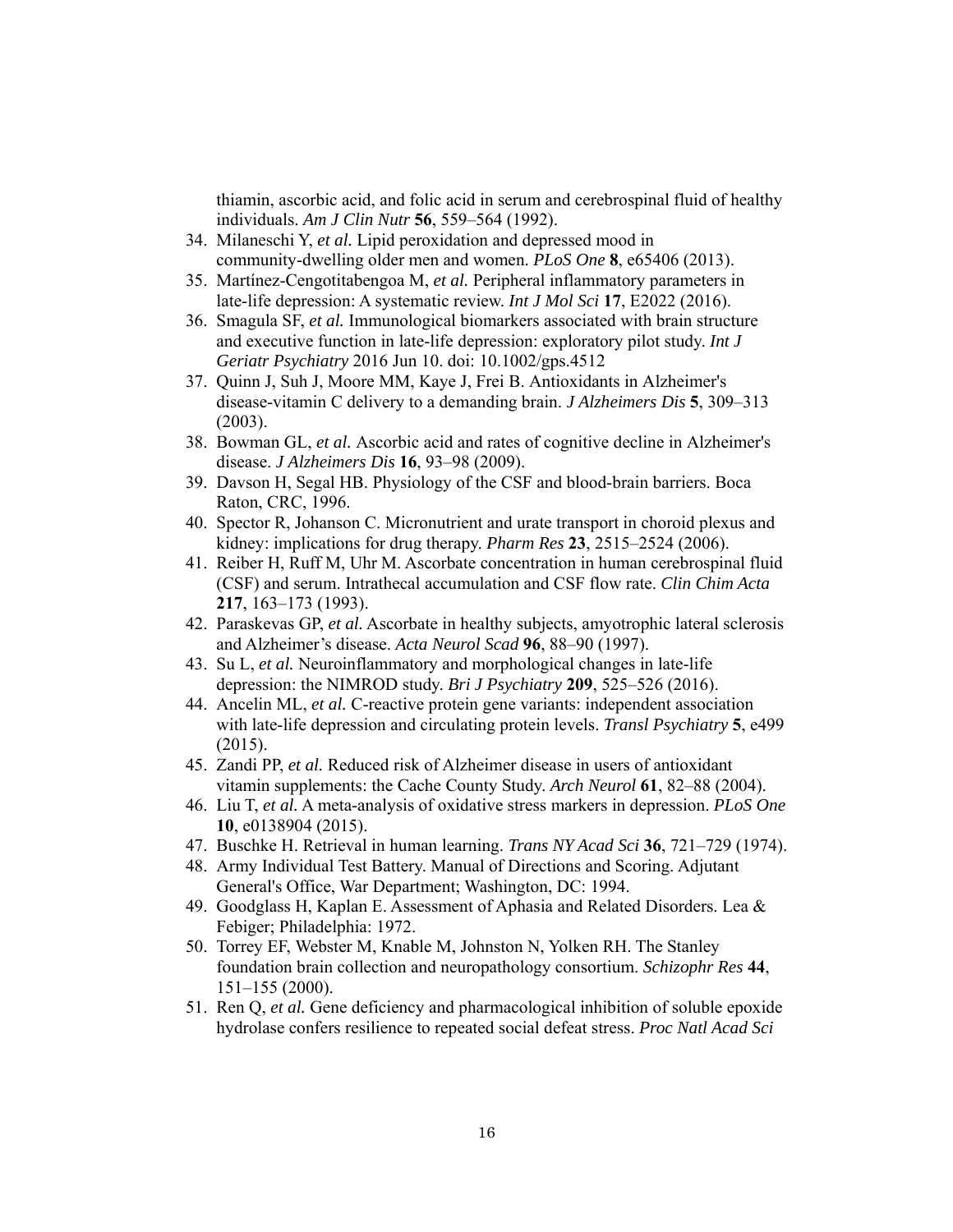*USA* **113**, E1944-E1952 (2016).

52. Yang, B., Ren, Q., Zhang, J.C., Chen, Q.X. & Hashimoto, K. Altered expression of BDNF, BDNF pro-peptide, and their precursor proBDNF in the brain and liver tissues from psychiatric disorders: rethinking the brain-liver axis. *Transl Psychiatry* doi:10.1038/tp.2017.95 (2017).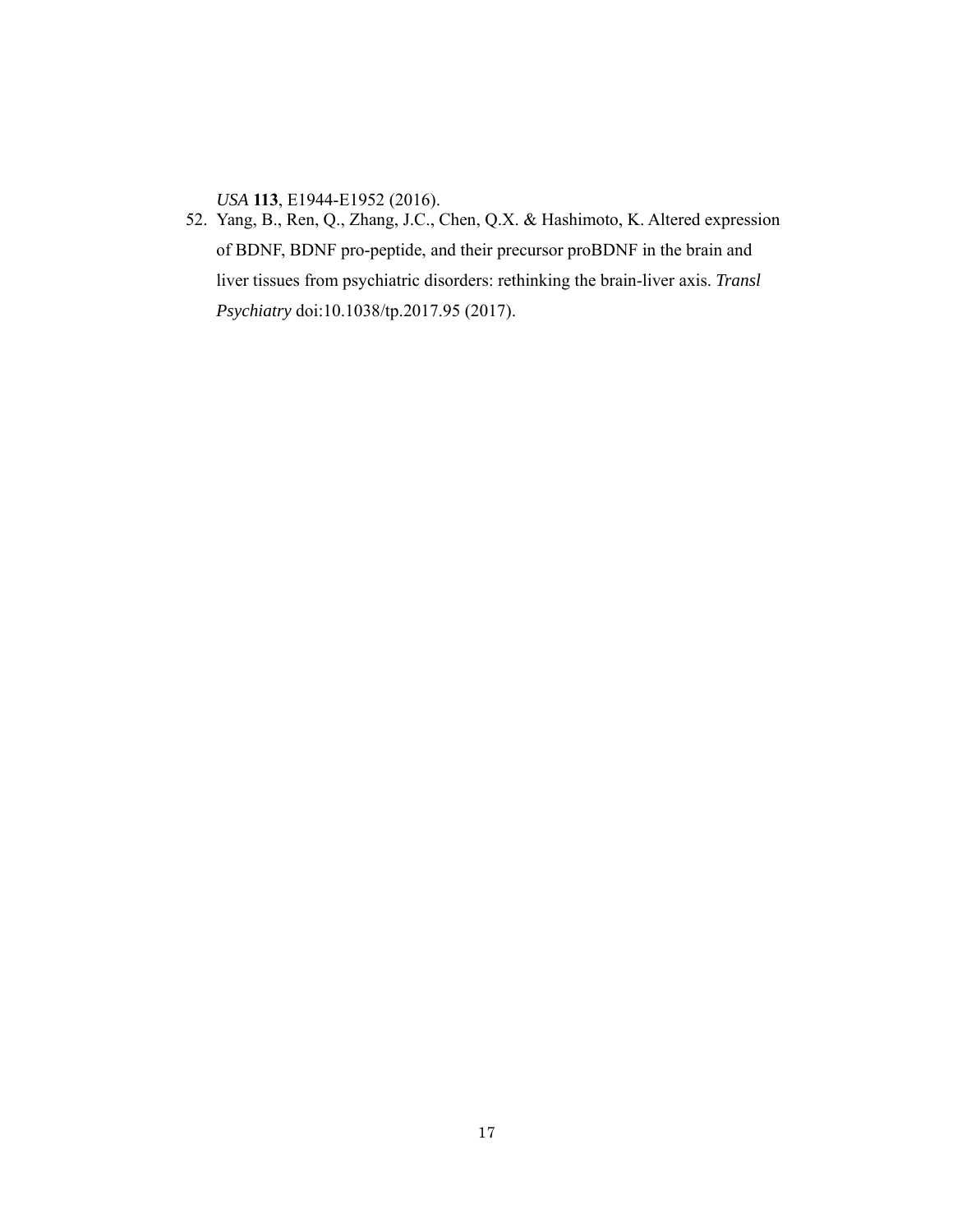# **Figure legends**

# **Figure 1. CSF levels of ascorbic acid in control and MDD groups**

There was a significant ( $P = 0.0029$ ) difference in CSF levels of ascorbic acid between the control groups ( $0.240 \pm 0.075$  mM, N = 18) and MDD ( $0.304 \pm 0.061$ mM,  $N = 28$ ).

# **Figure 2. Correlations between CSF ascorbic acid and CSF amyloid-β<sup>42</sup>**

There was a significant negative correlation ( $r = -0.31$ ,  $P = 0.037$ ) between CSF ascorbic acid and CSF amyloid- $\beta_{42}$  in the all subjects (N = 46).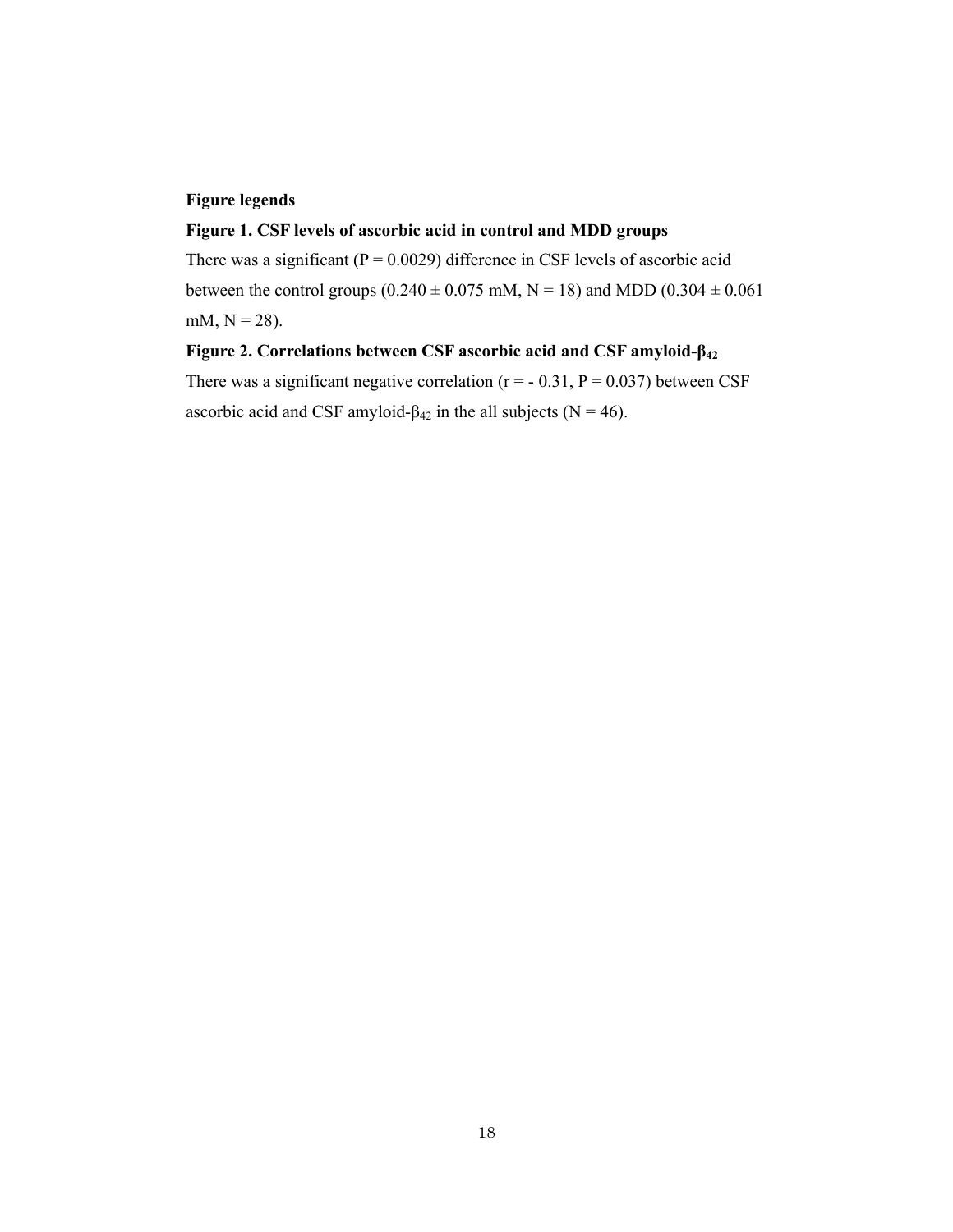| Characteristic                        | <b>Control Group</b> | <b>MDD Group</b>  | <b>Statistical Analysis</b> |
|---------------------------------------|----------------------|-------------------|-----------------------------|
|                                       | $(N=18)$             | $(N=28)$          | P Value                     |
| Age (years)                           | $67.3 \pm 6.7$       | $66.5 \pm 5.4$    | 0.67                        |
| Education (years) <sup>a</sup>        | $16.6 \pm 2.8$       | $16.5 \pm 2.7$    | 0.86                        |
| Body mass index                       | $28.4 \pm 4.6$       | $28.8 \pm 6.7$    | 0.85                        |
| 21-item HAM-D                         | $1.1 \pm 1.9$        | $14.9 \pm 8.8$    | $0.001$                     |
| <b>MMSE</b>                           | $29.5 \pm 0.5$       | $29.8 \pm 0.6$    | 0.17                        |
| Total recall rating                   | $65.1 \pm 12.3$      | $64.9 \pm 13.9$   | 0.95                        |
| Delayed recall rating                 | $8.5 \pm 2.9$        | $9.5 \pm 2.5$     | 0.24                        |
| Trail-Making Test score               |                      |                   |                             |
| Part A                                | $36.3 \pm 12.0$      | $36.0 \pm 14.1$   | 0.95                        |
| Part B                                | $81.2 \pm 32.2$      | $86.1 \pm 23.2$   | 0.55                        |
| Category fluency test                 | $42.4 \pm 7.7$       | $40.6 \pm 8.2$    | 0.46                        |
|                                       |                      |                   |                             |
|                                       | N(%)                 | N(%)              | P Value                     |
| Diabetes                              | 4(22)                | 5(18)             | 0.72                        |
| Female                                | 11(61)               | 10(36)            | 0.13                        |
| Family history of Alzheimer's disease | 5(28)                | 3(11)             | 0.69                        |
|                                       |                      |                   |                             |
|                                       | $N(\%)$              | N(%)              | P Value                     |
| Apolipoprotein genotype               |                      |                   |                             |
| APOE e4 positive                      | 4(22)                | 11(39)            |                             |
| APOE e4 negative                      | 14(78)               | 17(61)            | 0.35                        |
|                                       |                      |                   |                             |
|                                       | pg/ml                | pg/ml             | P Value                     |
| Amyloid-b <sub>42</sub>               | $340.2 \pm 186.8$    | $224.7 \pm 125.1$ | 0.02                        |

**Table 1. Demographic and Clinical Characteristics of Cognitively Intact Individuals with MDD and Age-Matched Control Subjects at Baseline**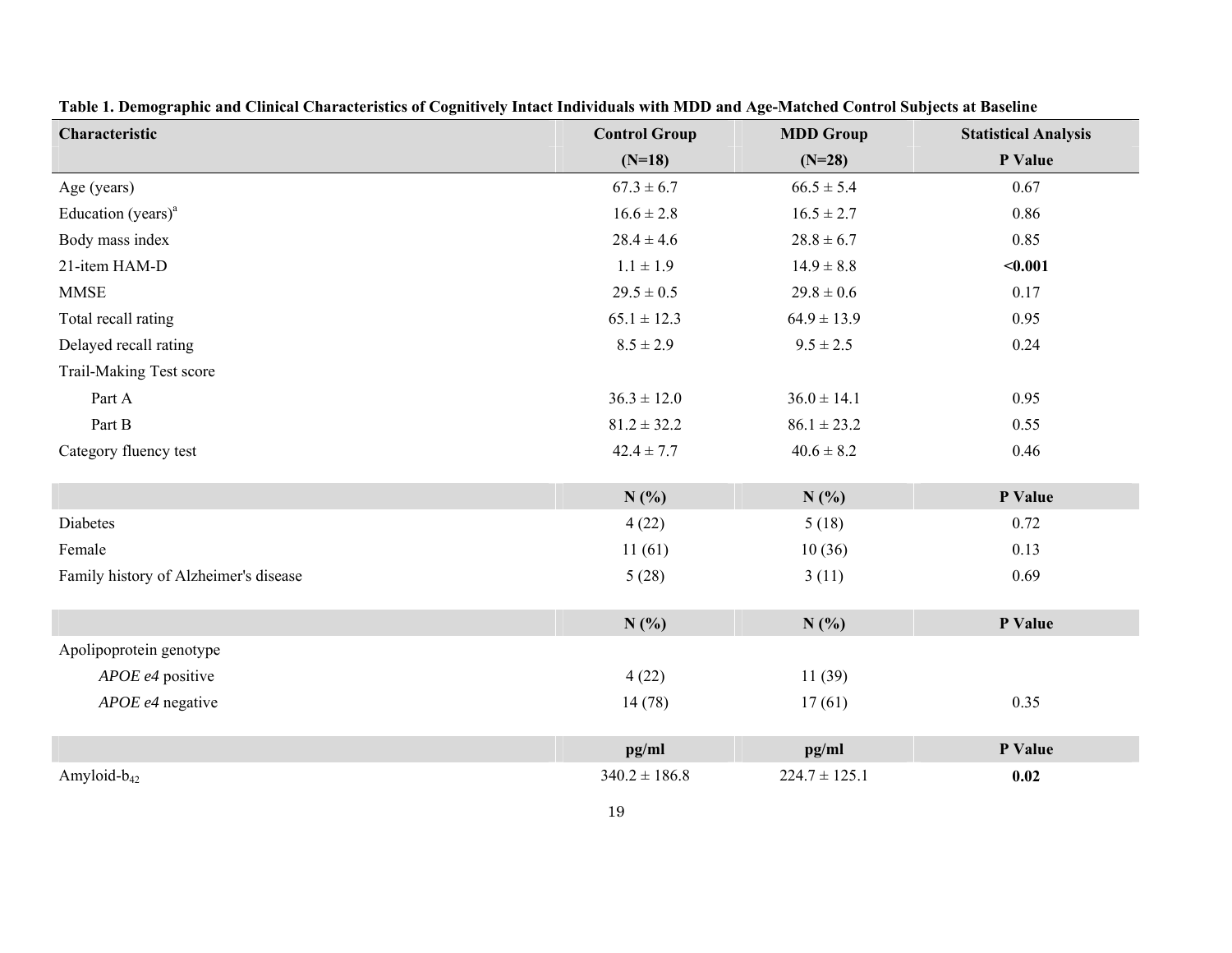| Amyloid- $b_{40}$              | $6374.7 \pm 2689.0$ | $5146.0 \pm 2369.0$ |      |
|--------------------------------|---------------------|---------------------|------|
| Total tau protein <sup>b</sup> | $311.0 \pm 134.3$   | $273.0 \pm 114.3$   | 0.31 |
| Phosphorylated tau protein     | $49.7 \pm 19.7$     | $48.9 \pm 25.9$     | 0.92 |

The data are the mean  $\pm$  standard deviation (SD).

21-item HAM-D: 21-item Hamilton Depression Rating Scale, MMSE: Mini-Mental State Examination

a Data for one control subject were not available.

<sup>b</sup> Data for one MDD patient were not available.

The data at baseline are from Pomara et al. (26).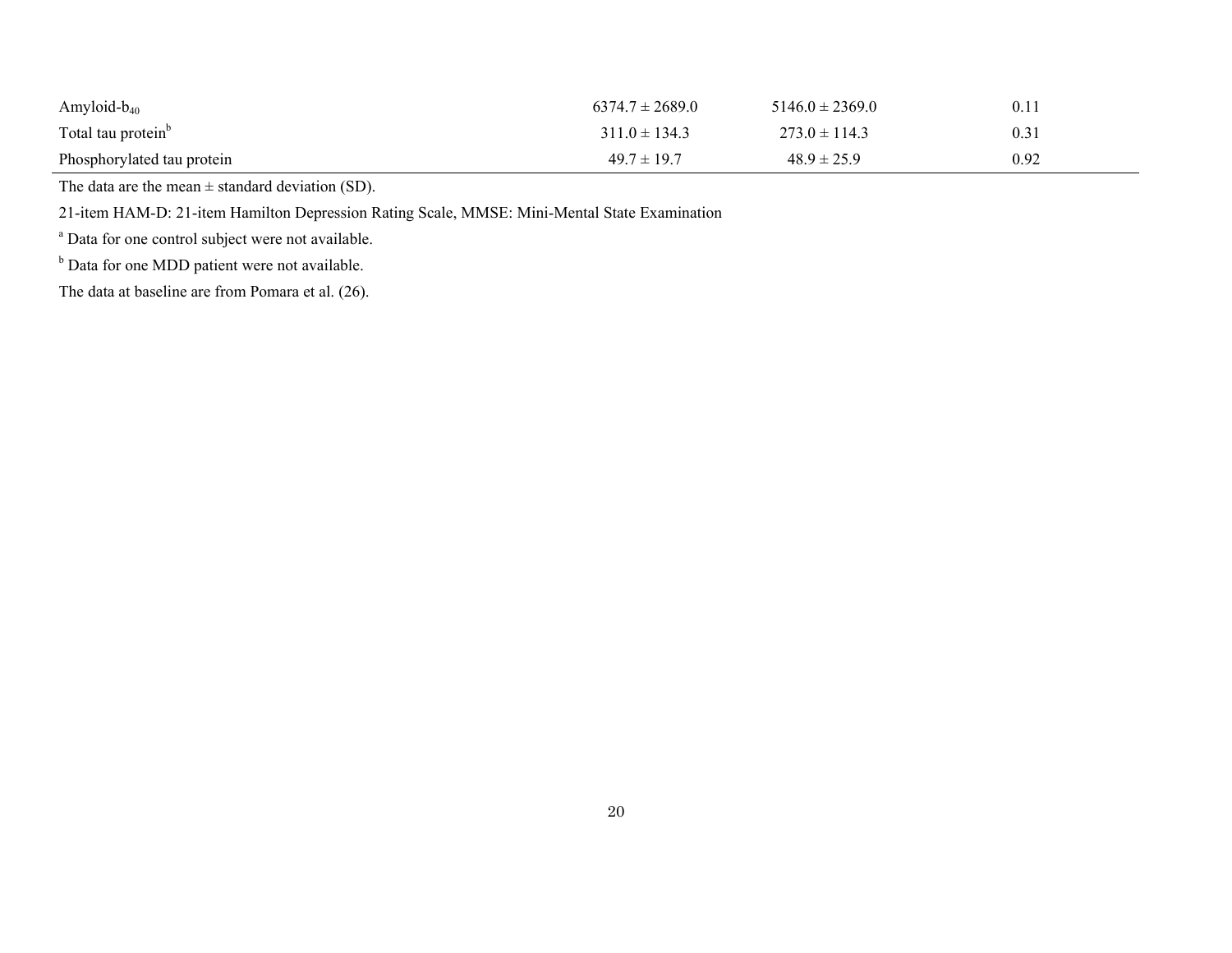| Characteristic                  | <b>Baseline</b>   |                   | 3-Year Follow-up  |                   | <b>Statistical Analyses (P Values)</b> |         |             |  |
|---------------------------------|-------------------|-------------------|-------------------|-------------------|----------------------------------------|---------|-------------|--|
|                                 | Control $(N=18)$  | $MDD(N=28)$       | Control $(N=17)$  | $MDD(N=19)$       | ME time                                | ME MDD  | Interaction |  |
| 21-item HAM-D $1.315 \pm 1.565$ |                   | $13.67 \pm 8.815$ | $2.235 \pm 6.01$  | $8.478 \pm 7.79$  | 0.005                                  | < 0.001 | < 0.001     |  |
| Ascorbic acid<br>(mM)           | $0.240 \pm 0.075$ | $0.304 \pm 0.061$ | $0.241 \pm 0.095$ | $0.270 \pm 0.098$ | 0.175                                  | 0.835   | 0.359       |  |

**Table 2. HAM-D score and CSF levels of ascorbic acid in subjects at baseline and 3-year follow-up** 

The data are the mean  $\pm$  standard deviation (S.D.).

MDD: Major depressive disorder, 21 HAM-D: 21-item Hamilton Depression Rating Scale

Analysis = 2x2 Repeated multivariate analysis of variance (MANOVA)

ME time = Main effect of time (baseline and follow up), ME MDD = Main effect of MDD-status (depressed and controls)